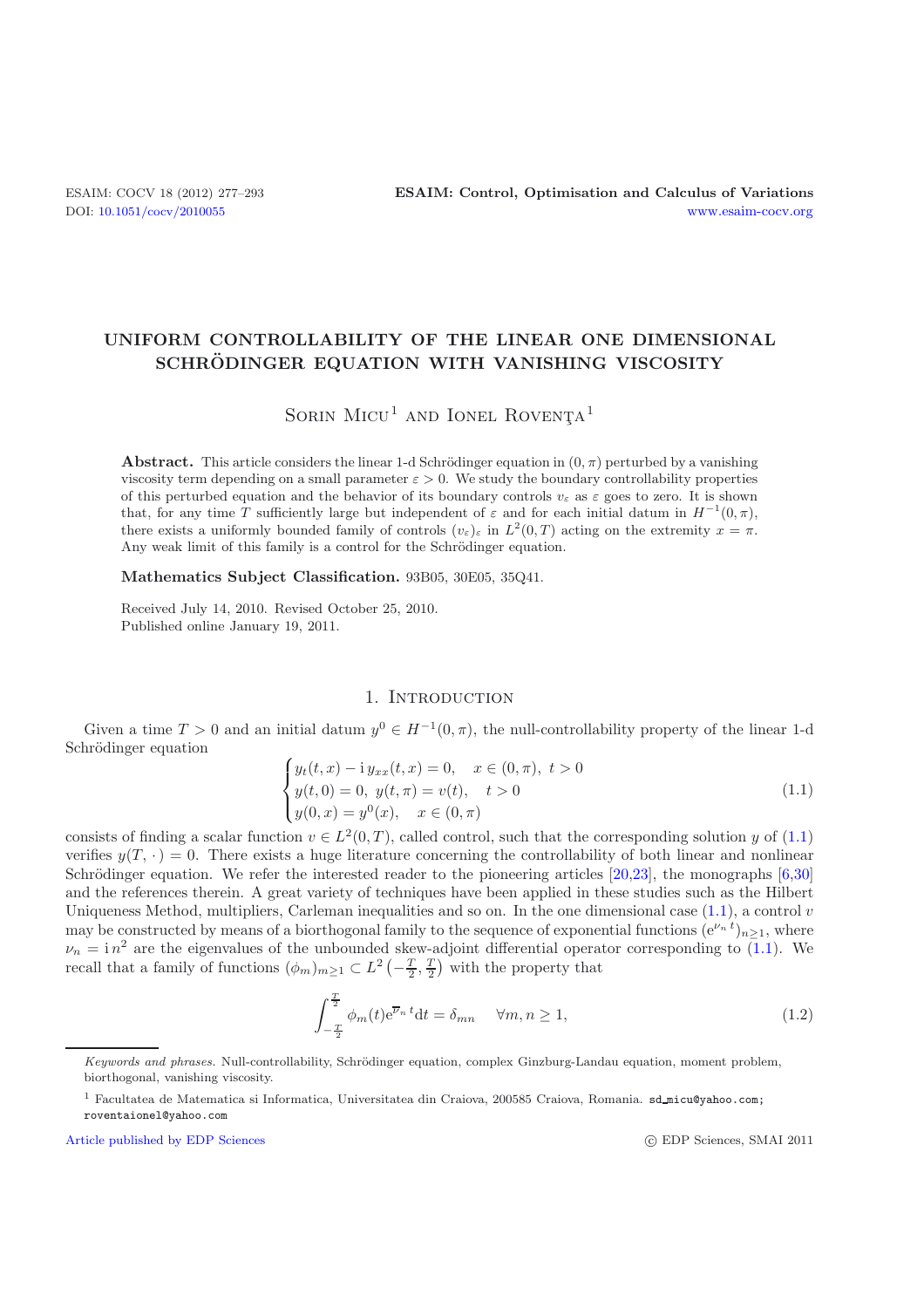### 278 S. MICU AND I. ROVENȚA

is called a *biorthogonal sequence to*  $(e^{\nu_n t})_{n\geq 1}$  *in*  $L^2(-\frac{T}{2}, \frac{T}{2})$ . In [\(1.2\)](#page-0-1),  $\delta_{mn}$  stands for the Kronecker symbol which is 1 if  $n = m$  and 0 otherwise which is 1 if  $n = m$  and 0 otherwise.

In the particular case  $\nu_n = in^2$ , the existence of a biorthogonal sequence to  $(e^{\nu_n t})_{n \ge 1}$  is a consequence of them's inequality Ingham's inequality

$$
\sum_{n\geq 1} |a_n|^2 \leq C(T) \int_{-\frac{T}{2}}^{\frac{T}{2}} \left| \sum_{n\geq 1} a_n e^{\nu_n t} \right|^2 dt \qquad \forall (a_n)_{n\geq 1} \in \ell^2,
$$
\n(1.3)

<span id="page-1-2"></span>which holds for any  $T > 0$  due to the fact that  $\liminf_{n \to \infty} |\nu_{n+1} - \nu_n| = \infty$  (see [\[3](#page-15-1)[,16](#page-16-3)]).

Once a family of functions  $(\phi_m)_{m\geq 1}$  verifying [\(1.2\)](#page-0-1) is given, a control  $v(t)$  for [\(1.1\)](#page-0-0) is obtained by considering<br>ear combinations of them. More precisely if  $v^0 = \sum_{n=1}^{\infty} a_n \sin(nx)$ , then linear combinations of them. More precisely, if  $y^0 = \sum_{n \geq 1} a_n \sin(nx)$ , then

$$
v(t) = \sum_{n\geq 1} \frac{(-1)^n \pi a_n}{2n i} \phi_n \left( t - \frac{T}{2} \right) e^{-\frac{T}{2} \overline{\nu}_n} \quad \forall t \in (0, T)
$$
 (1.4)

<span id="page-1-1"></span>is a control which leads the solution y of [\(1.1\)](#page-0-0) to zero in time T, provided that the series converges in  $L^2(0,T)$ .

In this article, we study the possibility of obtaining a control for  $(1.1)$  as limit of controls of the following perturbed equations

$$
\begin{cases}\ny_t(t,x) - i y_{xx}(t,x) - \varepsilon y_{xx}(t,x) = 0, & x \in (0,\pi), \ t > 0 \\
y(t,0) = 0, \ y(t,\pi) = v_{\varepsilon}(t), \ t > 0 \\
y(0,x) = y^0(x), \ x \in (0,\pi),\n\end{cases}
$$
\n(1.5)

<span id="page-1-0"></span>where  $\varepsilon$  is a small parameter devoted to tend to zero. A function  $v_{\varepsilon} \in L^2(0,T)$  is called *control for the initial*<br>datum  $v^0$  in time T if the corresponding solution of (1.5) verifies  $v(T, \cdot) = 0$  If given any  $v$ *datum*  $y^0$  *in time* T if the corresponding solution of [\(1.5\)](#page-1-0) verifies  $y(T, \cdot) = 0$ . If, given any  $y^0 \in H^{-1}(0, \pi)$ , there exists a control  $v_{\varepsilon} \in L^2(0,T)$  for  $y^0$  in time T, we say that  $(1.5)$  is *null-controllable in time T*. In  $(1.5)$ ,  $-\varepsilon y_{xx}$  represents a viscous term. Indeed, if  $v_{\varepsilon} = 0$ , we have that

$$
\frac{\mathrm{d}}{\mathrm{d}t} \int_0^\pi |y(t,x)|^2 \mathrm{d}x = -2\varepsilon \int_0^\pi |y_x(t,x)|^2 \mathrm{d}x \le 0 \quad \forall t \ge 0,\tag{1.6}
$$

which means that the  $L^2$ -norm of the solution y of  $(1.5)$  is decreasing in time.

Equation [\(1.5\)](#page-1-0) is known as the linear complex Ginzburg-Landau equation. With a cubic nonlinearity, it plays an important role in the theory of amplitude equations and provides a simple model for turbulence (see, for instance,  $[4,21]$  $[4,21]$ . At the same time  $(1.5)$  may be viewed as a Schrödinger equation with an added viscous term. As such it models an array of optical fibers in a weakly lossy medium (see [\[29\]](#page-16-5)). The boundary controllability properties for the cubic complex Ginzburg-Landau equation have been studied in [\[28](#page-16-6)], in a general domain, by means of an appropriate Carleman inequality. For the linear problem, interior controllability results have been obtained in [\[9](#page-15-3)[,10](#page-15-4)] whereas [\[1\]](#page-15-5) is concerned with the stabilization around an unstable equilibrium state.

In this article we are interested in the following issue: *Given*  $T > 0$ ,  $\varepsilon > 0$  *and*  $y^0 \in H^{-1}(0, \pi)$ *, is there a control*  $v_{\varepsilon} \in L^2(0,T)$  *for* [\(1.5\)](#page-1-0) *such that the family*  $(v_{\varepsilon})_{\varepsilon>0}$  *converges to a control of* [\(1.1\)](#page-0-0) *when*  $\varepsilon \to 0$ ? Our main result reads as follows.

<span id="page-1-3"></span>**Theorem 1.1.** *There exists*  $T > 0$  *with the property that, for any*  $y^0 \in H^{-1}(0, \pi)$  *and*  $\varepsilon \in (0, 1]$ *, there exists a control*  $v_{\varepsilon} \in L^2(0,T)$  *of* [\(1.5\)](#page-1-0) *such that the family*  $(v_{\varepsilon})_{\varepsilon \in (0,1]}$  *is uniformly bounded in*  $L^2(0,T)$  *and any weak limit* v of *it is a control in time*  $T$  *for*  $(1.1)$ *.* 

We emphasize that the focus of our concern is *the uniform controllability with respect to*  $\varepsilon$  of [\(1.5\)](#page-1-0) *and the possibility of obtaining controls for* [\(1.1\)](#page-0-0) *as limits, when* ε *goes to zero, of controls for* [\(1.5\)](#page-1-0). The interest of this problem is justified by the use of the vanishing viscosity as a typical mechanism to study Cauchy problems and to improve convergence of numerical schemes for hyperbolic conservation laws and shocks. For instance, in [\[13](#page-16-7)[,14](#page-16-8)], it is proved that, by adding an extra numerical viscosity term, the dispersive properties of the finite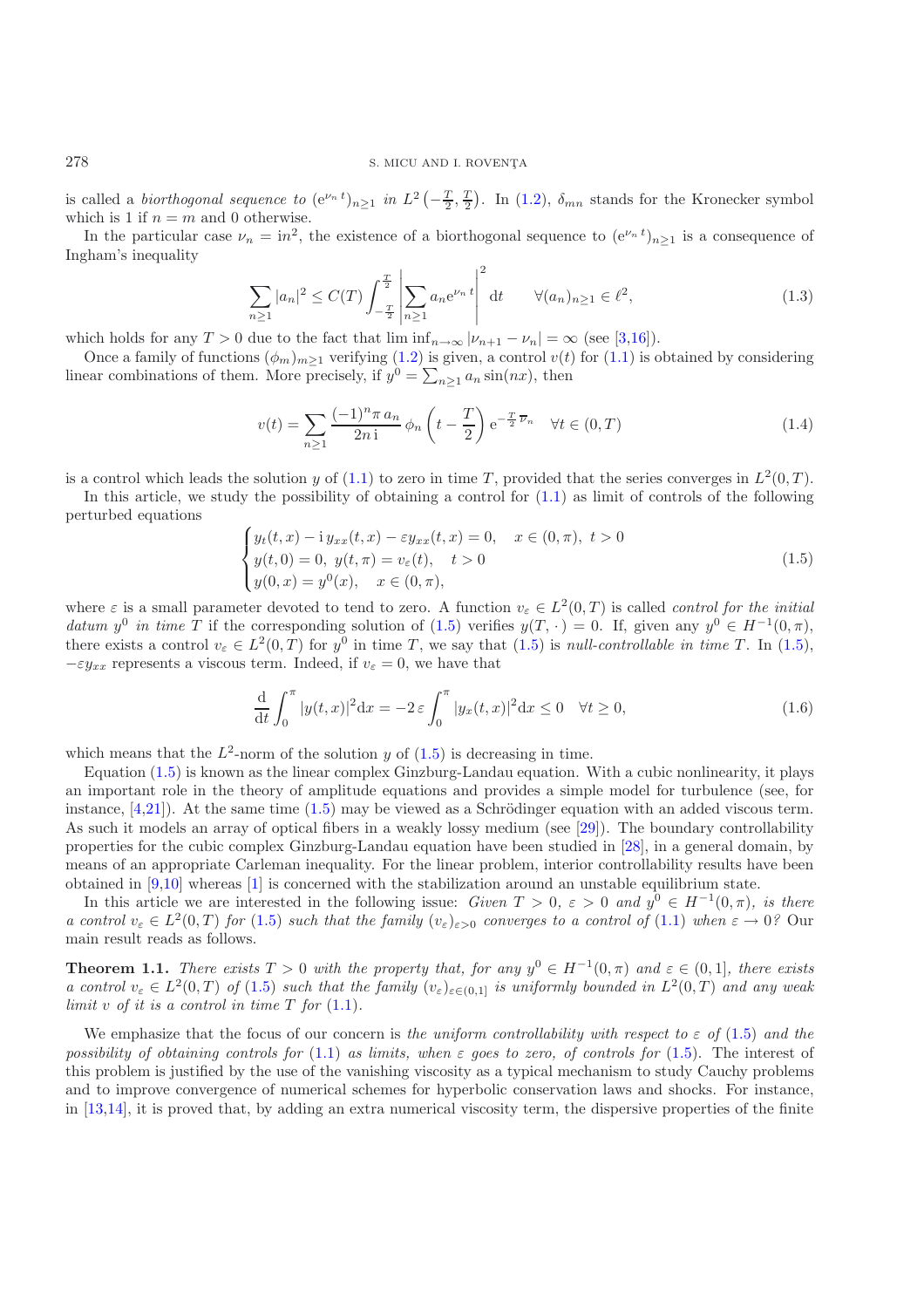difference scheme for the nonlinear Schrödinger equation become uniform when the mesh-size tends to zero. This scheme reproduces at the discrete level the properties of the continuous Schrödinger equation by dissipating the high frequency numerical spurious solutions. On the other hand, a viscosity term is introduced in [\[8\]](#page-15-6) to prove the existence of solutions of hyperbolic equations. In both examples the viscosity is devoted to tend to zero in order to obtain the original system. Thus, a legitimate question is related to the behavior and the sensitivity of the controls during this process.

The method we employ in this article is different from the one used in [\[20](#page-16-0)[,28\]](#page-16-6). It is based on the construction of an explicit control  $v_{\varepsilon}$  for [\(1.5\)](#page-1-0) such that the family  $(v_{\varepsilon})_{\varepsilon\in(0,1]}$  is uniformly bounded in  $L^2(0,T)$ . Nextly, a classical (weak) limit argument, allow us to obtain the desired result. The controls  $(v_{\varepsilon})_{\varepsilon\in(0,1]}$  are given in terms of a biorthogonal sequence  $(\zeta_m)_{m\geq 1}$  to the family of exponential functions  $(e^{\mu_n t})_{n\geq 1}$ , where  $\mu_n = \mu_n(\varepsilon) = \varepsilon n^2 - i n^2$ <br>are the eigenvalues of the differential operator corresponding to the perturbed equation are the eigenvalues of the differential operator corresponding to the perturbed equation [\(1.5\)](#page-1-0). More precisely, a control  $v_{\varepsilon}$  for the initial datum  $y^{0}(x) = \sum_{n\geq 1} a_n \sin(nx)$  of [\(1.5\)](#page-1-0) is obtained from a formula similar to [\(1.4\)](#page-1-1):

$$
v_{\varepsilon}(t) = \sum_{n=1}^{\infty} \frac{(-1)^n \pi a_n}{2n(1+\varepsilon)} e^{-\frac{T}{2}\overline{\mu}_n} \zeta_n \left(t - \frac{T}{2}\right) \quad \forall t \in (0, T). \tag{1.7}
$$

<span id="page-2-1"></span>Our construction allows to prove that, if  $T > 0$  is sufficiently large but independent of  $\varepsilon$ , the following nonstandard Ingham type inequality holds

$$
\sum_{n\geq 1} |a_n|^2 e^{-2\alpha |\Re(\mu_n)|} \leq C(T) \int_{-\frac{T}{2}}^{\frac{T}{2}} \left| \sum_{n\geq 1} a_n e^{\mu_n t} \right|^2 dt \qquad \forall (a_n)_{n\geq 1} \in \ell^2,
$$
\n(1.8)

<span id="page-2-0"></span>where  $\alpha$  and  $C(T)$  are positive constants independent of  $\varepsilon$ . Note that, although [\(1.8\)](#page-2-0) looks like [\(1.3\)](#page-1-2), its proof cannot be obtained as in [\[16](#page-16-3)] because of the different nature of the exponents  $\mu_n$  which are no longer purely imaginary numbers. The negative exponential weights from the left hand side of [\(1.8\)](#page-2-0) reflect the particular form of our exponents.

Through the paper, if  $\lambda$  is a complex number,  $\Re(\lambda)$  and  $\Im(\lambda)$  will denote its real and imaginary part, nectively Moreover [a] will represent the greatest integer smaller than the real number a respectively. Moreover  $[a]$  will represent the greatest integer smaller than the real number a.

Due to the character of equation [\(1.5\)](#page-1-0), our controllability problem belongs to the interface between parabolic and hyperbolic equations. From this point of view, it is related to [\[7](#page-15-7)[,12\]](#page-16-9), where the controllability of the transport equation is consider by introducing a vanishing viscosity term. In [\[7](#page-15-7)] Carleman estimates are used to obtain a uniform bound for the family of controls. The same result is shown in [\[12\]](#page-16-9), improving the control time, by means of nonharmonic Fourier analysis and biorthogonal technique. The recent article [\[19\]](#page-16-10) deals with a nonlinear scalar conservation law perturbed by a small viscosity term and proves the uniform boundedness of the boundary controls.

The main difficulty in this type of problems consists of obtaining a uniform bound for the series [\(1.7\)](#page-2-1). In the high frequencies range, the exponentially large norms  $||\zeta_m||_{L^2}$  are compensated by the strong damping represented by the small negative exponential factors  $e^{-\frac{T}{2}\overline{\mu}_n}$ . On the other hand, to the weakly dissipated low frequencies correspond norms  $||\zeta_m||_{L^2}$  which are much smaller. This mechanism ensures the convergence of series [\(1.7\)](#page-2-1) and the uniformly boundedness of the controls  $(v_{\varepsilon})_{\varepsilon\in(0,1]}$  for a large class of coefficients  $(a_n)_{n\geq1}$ . However, in order to fully justify it, precise estimates of the biorthogonal's norm  $||\zeta_m||_{L^2}$  on both  $\varepsilon$  and m are needed. This represents one of the main tasks of our work.

In [\[9](#page-15-3)[,10](#page-15-4)] it is studied an interior controllability problem for an equation whose principal part is

$$
\mathcal{P}(z) = (\alpha + i\beta)\partial_t z + \sum_{j,k=1}^N \partial_k (a^{jk}\partial_j z),
$$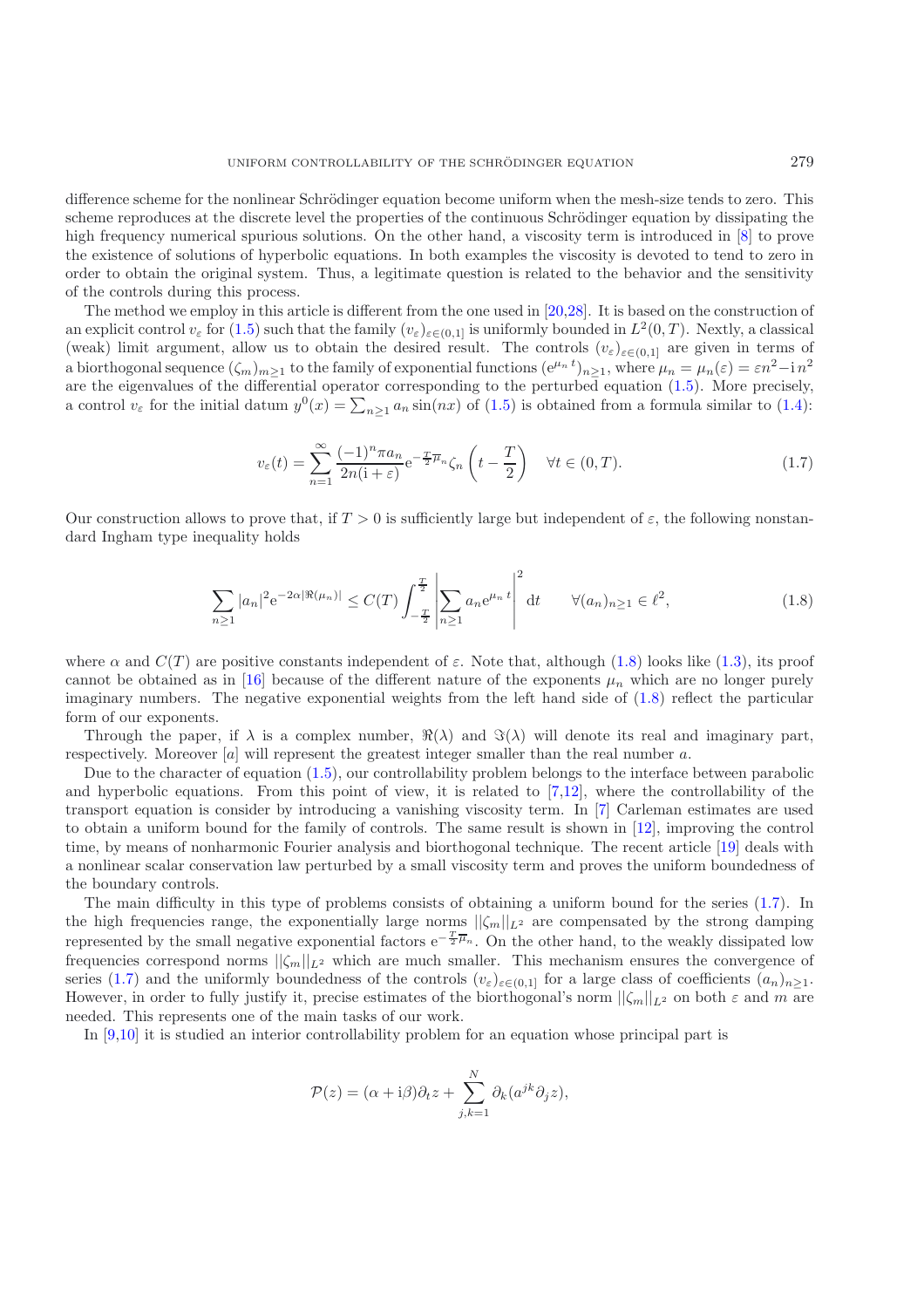### $280$  S. MICU AND I. ROVENȚA

where  $\alpha$  and  $\beta$  are real functions. A pointwise weighted identity allows to deduce Carleman estimates and controllability results for the corresponding equation. The author is mainly concerned with the case  $\alpha < 0$ . when uniform estimates with respect to  $\beta$  are obtained. This allows to prove a uniform controllability for the perturbed heat equation. From this point of view, [\[10](#page-15-4)] is related to [\[22](#page-16-11)[,33\]](#page-16-12), where the null-controllability of the heat equation is obtained as a singular limit of the exact controllability property of a damped wave equation. This is complementary to our study where the dissipation vanishes and the singular limit is a conservative system.

The rest of the paper is organized as follows. Section 2 gives the equivalent characterization of the controllability property in terms of a moment problem. In Section 3, a biorthogonal sequence is constructed and evaluated. Section 4 is devoted to the proof of the main result and some final comments are given in Section 5.

#### 2. The moment problem

For the sake of completeness, we first present the main result concerning the well-posedness of [\(1.5\)](#page-1-0).

**Theorem 2.1.** *Given any*  $T > 0$ ,  $\varepsilon \geq 0$ ,  $v \in L^2(0,T)$  *and*  $y^0 \in H^{-1}(0,\pi)$ *, there exists a unique weak solution*  $y \in C([0,T], H^{-1}(0,\pi))$  *of the problem* 

$$
\begin{cases}\ny_t(t,x) - i y_{xx}(t,x) - \varepsilon y_{xx}(t,x) = 0, & x \in (0, \pi), \ t \in (0, T) \\
y(t,0) = 0, \ y(t, \pi) = v(t), \ t > 0 \\
y(0,x) = y^0(x), \ x \in (0, \pi).\n\end{cases}
$$

*Proof.* It is the same as for the nonhomogeneous Schrödinger equation and we omit it (see, for instance, [\[30\]](#page-16-2), pp.  $343-344$ ).

We can give now the characterization of the controllability property of  $(1.5)$  in terms of a moment problem. Based on Fourier expansion of the solution, the moment problems have been widely used in linear control theory. We refer to  $[2,18,32]$  $[2,18,32]$  $[2,18,32]$  for a detailed discussion of the subject.

**Theorem 2.2.** *Let*  $T > 0$ ,  $\varepsilon \geq 0$  *and*  $y^0 \in H^{-1}(0, \pi)$  *given by* 

$$
y^{0}(x) = \sum_{n=1}^{\infty} a_n \sin(nx).
$$
 (2.1)

*There exists a control*  $v_{\varepsilon} \in L^2(0,T)$  *such that the solution* y *of* [\(1.5\)](#page-1-0) *verifies*  $y(T) = 0$  *if, and only if,*  $v_{\varepsilon} \in L^2(0,T)$ *is a solution of the moment problem*

$$
\int_{-\frac{T}{2}}^{\frac{T}{2}} v_{\varepsilon} \left( s + \frac{T}{2} \right) e^{s\overline{\mu}_n} ds = \frac{(-1)^n \pi}{2n(i+\varepsilon)} e^{-\frac{T}{2}\overline{\mu}_n} a_n \quad \forall n \ge 1,
$$
\n(2.2)

<span id="page-3-1"></span>*where*  $\mu_n = \varepsilon n^2 - i n^2$ .

<span id="page-3-0"></span>*Proof.* We consider  $\varphi^0 \in H_0^1(0, \pi)$  and the following adjoint equation of [\(1.5\)](#page-1-0)

$$
\begin{cases}\n-\varphi_t(t,x) + i\varphi_{xx}(t,x) - \varepsilon\varphi_{xx}(t,x) = 0, & x \in (0,\pi), \ t \in (0,T) \\
\varphi(t,0) = \varphi(t,\pi) = 0, & t \in (0,T) \\
\varphi(T,x) = \varphi^0(x), & x \in (0,\pi).\n\end{cases}
$$
\n(2.3)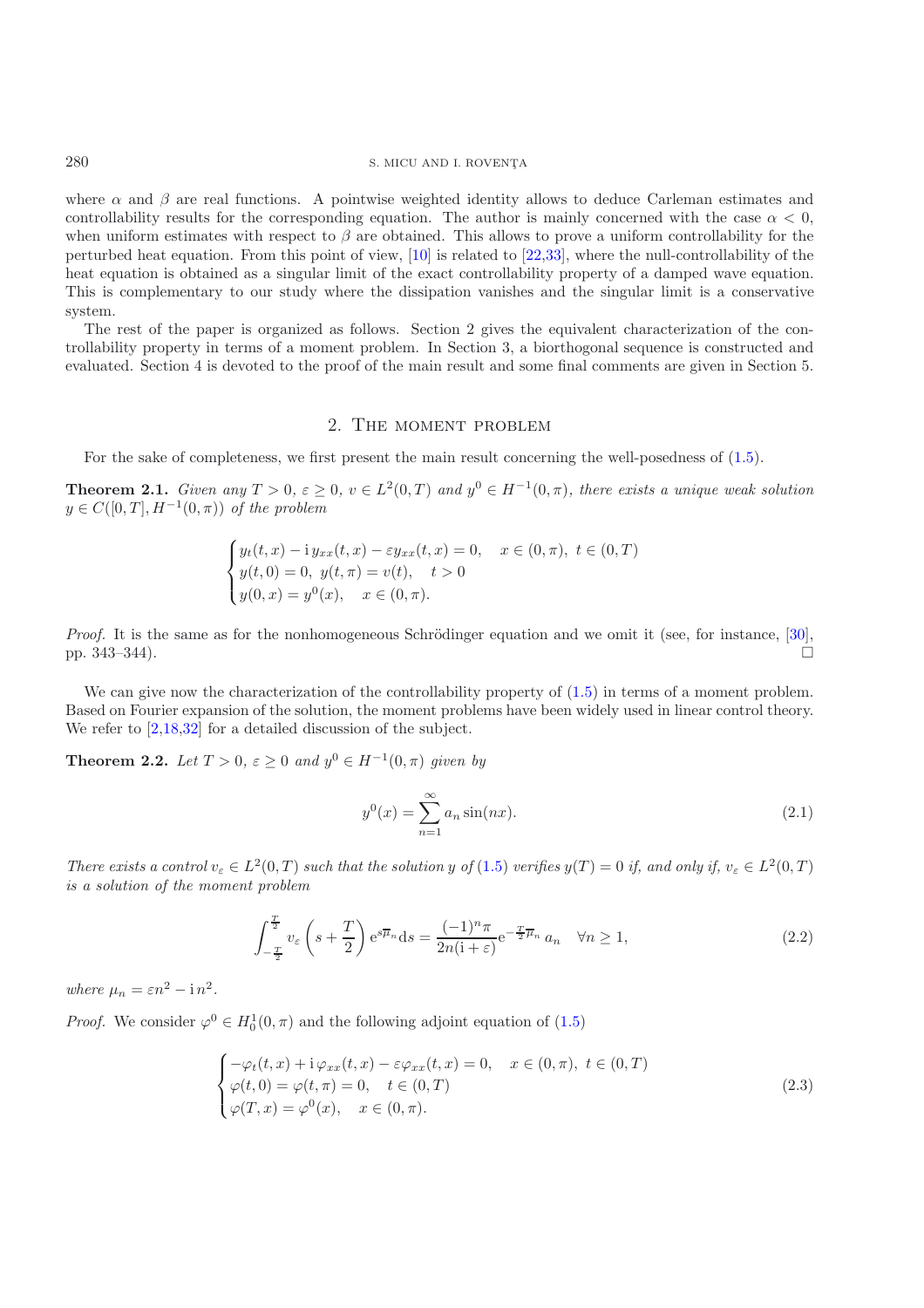We multiply [\(1.5\)](#page-1-0) by  $\overline{\varphi}$  and integrate by parts over  $(0,T) \times (0,\pi)$ . It follows that  $v_{\varepsilon} \in L^2(0,T)$  is a control for  $(1.5)$  if, and only if, it verifies

<span id="page-4-0"></span>
$$
\int_0^T v_\varepsilon(t)\overline{\varphi}_x(t,\pi)dt = \frac{1}{1+\varepsilon} \langle y^0, \overline{\varphi}(0) \rangle_{H^{-1},H_0^1},\tag{2.4}
$$

for any  $\varphi^0 \in H_0^1(0, \pi)$  and  $\varphi$  solution of [\(2.3\)](#page-3-0). Since  $\{\sin(nx) : n \ge 1\}$  is a basis of  $H_0^1(0, \pi)$ , we have to check (2.4) only for solutions of (2.3) of the form  $\varphi(x, x) = \varphi(x-T)\mu_n \sin(nx)$ ,  $x \in \mathbb{N}^*$ . Thus, it i check [\(2.4\)](#page-4-0) only for solutions of [\(2.3\)](#page-3-0) of the form  $\varphi(t,x)=e^{(t-T)\mu_n}\sin(nx), n \in \mathbb{N}^*$ . Thus,  $v_{\varepsilon}$  is a control for (1.5) if and only if it verifies (2.2) for  $(1.5)$  if and only if it verifies  $(2.2)$ .

The notion of biorthogonal is very useful in the study of moment problems like [\(2.2\)](#page-3-1). We recall that  $(\zeta_m)_{m\geq 1} \subset L^2\left(-\frac{T}{2},\frac{T}{2}\right)$  is a *biorthogonal sequence to the family of exponential functions*  $(e^{\mu_n t})_{n\geq 1}$  *in*  $L^2\left(-\frac{T}{2},\frac{T}{2}\right)$ <br>iff iff

$$
\int_{-\frac{T}{2}}^{\frac{T}{2}} \zeta_m(t) e^{\overline{\mu}_n t} dt = \delta_{nm} \quad \forall n, m \ge 1.
$$
 (2.5)

It is easy to see from  $(2.2)$  that, if  $(\zeta_m)_{m\geq 1}$  is a biorthogonal sequence to the family of exponential functions  $(e^{\mu_n t})_{n\geq 1}$  in  $L^2\left(-\frac{T}{2},\frac{T}{2}\right)$ , then a control  $v_{\varepsilon}$  of [\(1.5\)](#page-1-0) is given by [\(1.7\)](#page-2-1), provided that the right hand series converges in  $L^2(0,T)$ . Now, the main task is to show that there exists a biorthogonal sequence  $(\zeta_m)_{m\geq 1}$  and to evaluate its norm in order to prove the convergence of the series from [\(1.7\)](#page-2-1) for each  $y^0 \in H^{-1}(0, \pi)$ .

## 3. Construction of a biorthogonal sequence

The aim of this section is to construct and evaluate an explicit biorthogonal sequence to the family  $(e^{\mu_n t})_{n\geq 1}$ in  $L^2\left(-\frac{T}{2},\frac{T}{2}\right)$ . In order to do that, we introduce a family  $\Psi_m(z)$  of entire functions of exponential type such that  $\Psi(\vec{x}) = \delta$ . Northy Paley-Wiener's Theorem gives us a biorthogonal family  $(\theta)$ , as the inver that  $\Psi_m(\overline{\mathfrak{i}\mu}_n) = \delta_{mn}$ . Nextly, Paley-Wiener's Theorem gives us a biorthogonal family  $(\theta_m)_{m\geq 1}$  as the inverse Fourier transforms of  $(\Psi_m)_{m>1}$ . Each  $\Psi_m$  is obtained from a Weierstrass product  $P_m$  multiplied by a function  $M_{m,\varepsilon}$  with a suitable behavior on the real axis. Such a method was used for the first time by Paley and Wiener [\[26\]](#page-16-15). The main difficulty in our analysis is to obtain good estimates for the behavior of  $P_m$  on the real axis, to construct an appropriate multiplier  $M_{m,\varepsilon}$  and to evaluate carefully  $M_{m,\varepsilon}(\lambda_m)$  in order to ensure the boundedness of  $\Psi_m$  on the real axis. Finally, from Plancherel's Theorem, we obtain the desired estimates for the norms  $||\theta_m||_{L^2}$  and we can pass to study the absolute convergence of the series [\(1.7\)](#page-2-1).

For the non-specialist reader let us recall that an entire function  $f : \mathbb{C} \to \mathbb{C}$  is of exponential type  $A > 0$  if there exists a constant  $B > 0$  such that the following inequality holds

$$
|f(z)| \le Be^{A|z|} \qquad \forall z \in \mathbb{C}.\tag{3.1}
$$

If  $g \in L^1(\mathbb{R})$ , we denote by  $\hat{g}$  the Fourier transform of g defined by

$$
\widehat{g}(z) = \frac{1}{\sqrt{2\pi}} \int_{\mathbb{R}} g(t) e^{-itz} dt
$$
\n(3.2)

and the following inversion relation holds for any  $g, \hat{g} \in L^1(\mathbb{R})$ 

$$
g(t) = \frac{1}{\sqrt{2\pi}} \int_{\mathbb{R}} \hat{g}(x) e^{itx} dx.
$$
 (3.3)

Moreover, if  $g \in L^1(\mathbb{R}) \cap L^2(\mathbb{R})$ , Plancherel's Theorem says that  $||g||_{L^2(\mathbb{R})} = ||\hat{g}||_{L^2(\mathbb{R})}$ . The main tool of our analysis is Paley-Wiener's Theorem which we also recall for convenience. For its proof and other details concerning entire functions the interested reader is referred to [\[31](#page-16-16)].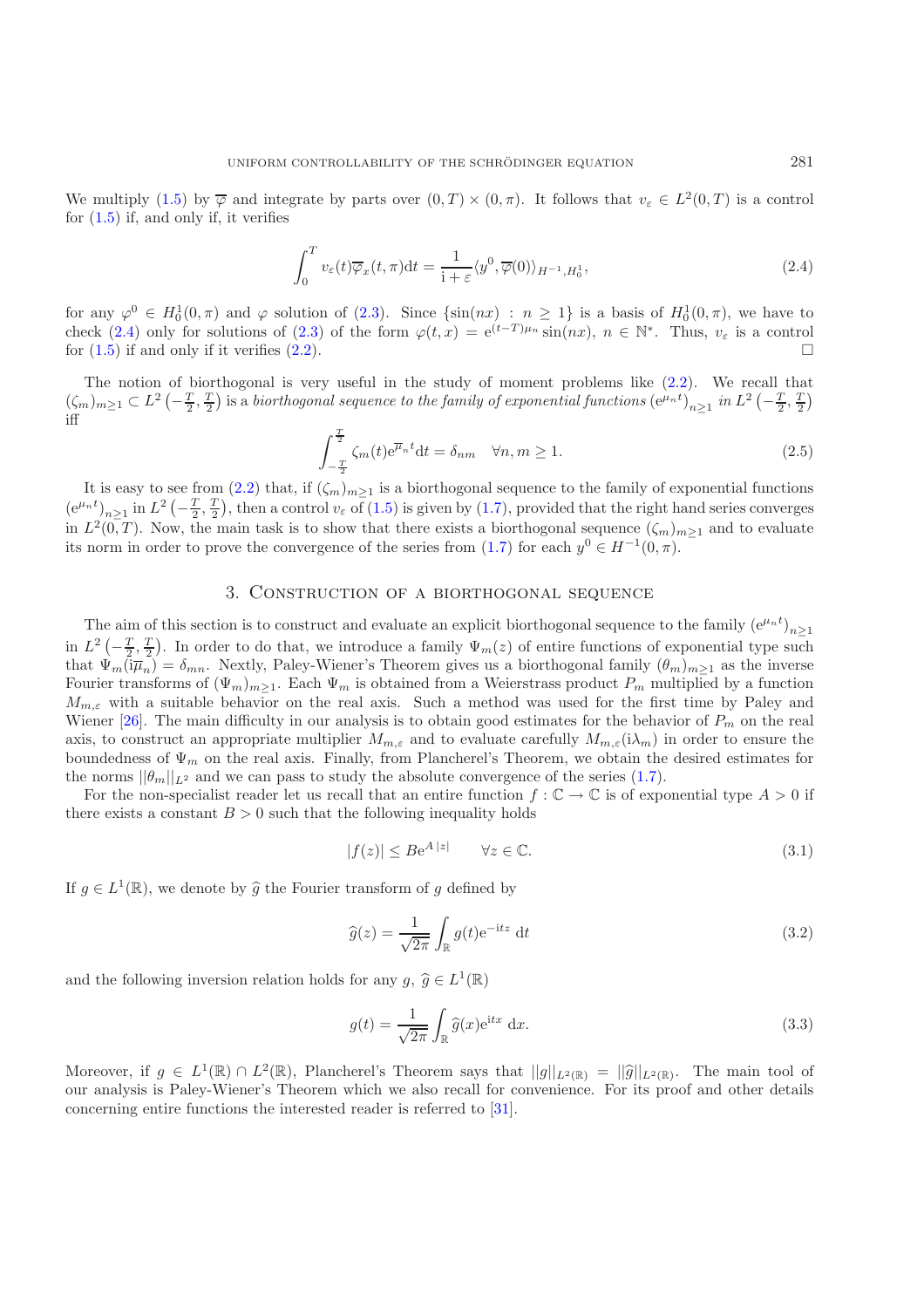**Theorem** (Paley-Wiener). Let F be an entire function of exponential type A with the property that  $\int_{\mathbb{R}} |F(x)|^2 dx \leq \infty$ . Then these exists a function  $f \in L^2(-A, A)$  except that  $dx < ∞$ *. Then there exists a function*  $f ∈ L<sup>2</sup>(−A, A)$  *such that* 

$$
\hat{f} = F. \tag{3.4}
$$

Now, let us pass to construct our biorthogonal sequence. For any  $m \in \mathbb{N}^*$ , we define the function

$$
P_m(z) = \prod_{\substack{n \in \mathbb{Z}^*\\|n|\neq m}} \left(1 - \frac{z}{i\lambda_n}\right) \left(\frac{\lambda_n}{\lambda_n - \lambda_m}\right),\tag{3.5}
$$

where

<span id="page-5-1"></span>
$$
\lambda_n = \begin{cases}\n\text{in} + \varepsilon n, & \text{if } n = q^2 \qquad \text{with } q \in \mathbb{N}^* \\
\text{i}\sqrt{1 + \varepsilon^2} n, & \text{if } n \neq q^2, n > 0 \qquad \text{with } q \in \mathbb{N}^* \\
\overline{\lambda}_{-n}, & \text{if } n < 0.\n\end{cases}
$$

Note that  $\lambda_{q^2} = \overline{\mu}_q$ , for any  $q \ge 1$ . Hence, the family  $(\lambda_m)_{m \ge 1}$  is larger than  $(\mu_q)_{q \ge 1}$ . This extension of the family of exponents will be very important for the behavior on the real axis of  $P$  (see th family of exponents will be very important for the behavior on the real axis of  $P_m$  (see the second comment from Sect. 5).

<span id="page-5-2"></span>**Lemma 3.1.** For each  $m \geq 1$  of the form  $m = q^2$  with  $q \in \mathbb{N}^*$ ,  $P_m$  is an entire function of exponential type *independent of* ε *such that*

$$
P_m(i\lambda_n) = \delta_{mn}, \quad n \in \mathbb{N}^*.
$$
\n(3.6)

*Proof.* Properties  $(3.6)$  are evident if the product  $P_m$  is convergent. In order to show the convergence and to study the behavior of  $P_m$  we evaluate each of the following products study the behavior of  $P_m$ , we evaluate each of the following products

<span id="page-5-0"></span>
$$
R_m(z) = \prod_{\substack{n \in \mathbb{Z}^*\\|n| \neq m}} \left| 1 - \frac{z}{i\lambda_n} \right| \text{ and } Q_m = \prod_{\substack{n \in \mathbb{Z}^*\\|n| \neq m}} \left| \frac{\lambda_n}{\lambda_n - \lambda_m} \right|.
$$

For any  $z \in \mathbb{C}$ , we have that

$$
R_m(z) = \exp\left(\sum_{n=1}^{N_z} \ln\left|1 - \frac{z^2}{|\lambda_n|^2} + 2iz\Re\left(\frac{1}{\lambda_n}\right)\right| + \sum_{n=N_z}^{\infty} \ln\left|1 - \frac{z^2}{|\lambda_n|^2} + 2iz\Re\left(\frac{1}{\lambda_n}\right)\right|\right)
$$
  
=  $\exp(A(z) + B(z)),$ 

where  $N_z$  is defined by

$$
N_z = \max\left\{N \ge 1 : \left|2z\Re\left(\frac{1}{\lambda_n}\right)\right| \le \frac{|z|^2}{|\lambda_n|^2}, \ \forall n \le N\right\}.
$$

Then

$$
A(z) \le \sum_{n=1}^{N_z} \ln\left(1 + \frac{2|z|^2}{|\lambda_n|^2}\right) \le \sum_{n=1}^{N_z} \ln\left(1 + \frac{2|z|^2}{n^2}\right) \le \int_0^\infty \ln\left(1 + \frac{2|z|^2}{s^2}\right) ds = \sqrt{2\pi}|z|.
$$

Moreover, since

$$
\sum_{n\geq 1} \left| \Re\left(\frac{1}{\lambda_n}\right) \right| = \sum_{n\geq 1} \frac{\varepsilon n^2}{\varepsilon^2 n^4 + n^4} = \frac{\varepsilon}{\varepsilon^2 + 1} \sum_{n\geq 1} \frac{1}{n^2} \leq \frac{2\varepsilon}{1 + \varepsilon^2},
$$

we have that

$$
B(z) \le \sum_{n=N_z+1}^{\infty} \ln\left(1+4|z|\left|\Re\left(\frac{1}{\lambda_n}\right)\right|\right) \le \sum_{n=N_z+1}^{\infty} 4|z|\left|\Re\left(\frac{1}{\lambda_n}\right)\right| \le \frac{8\varepsilon}{1+\varepsilon^2}|z|.
$$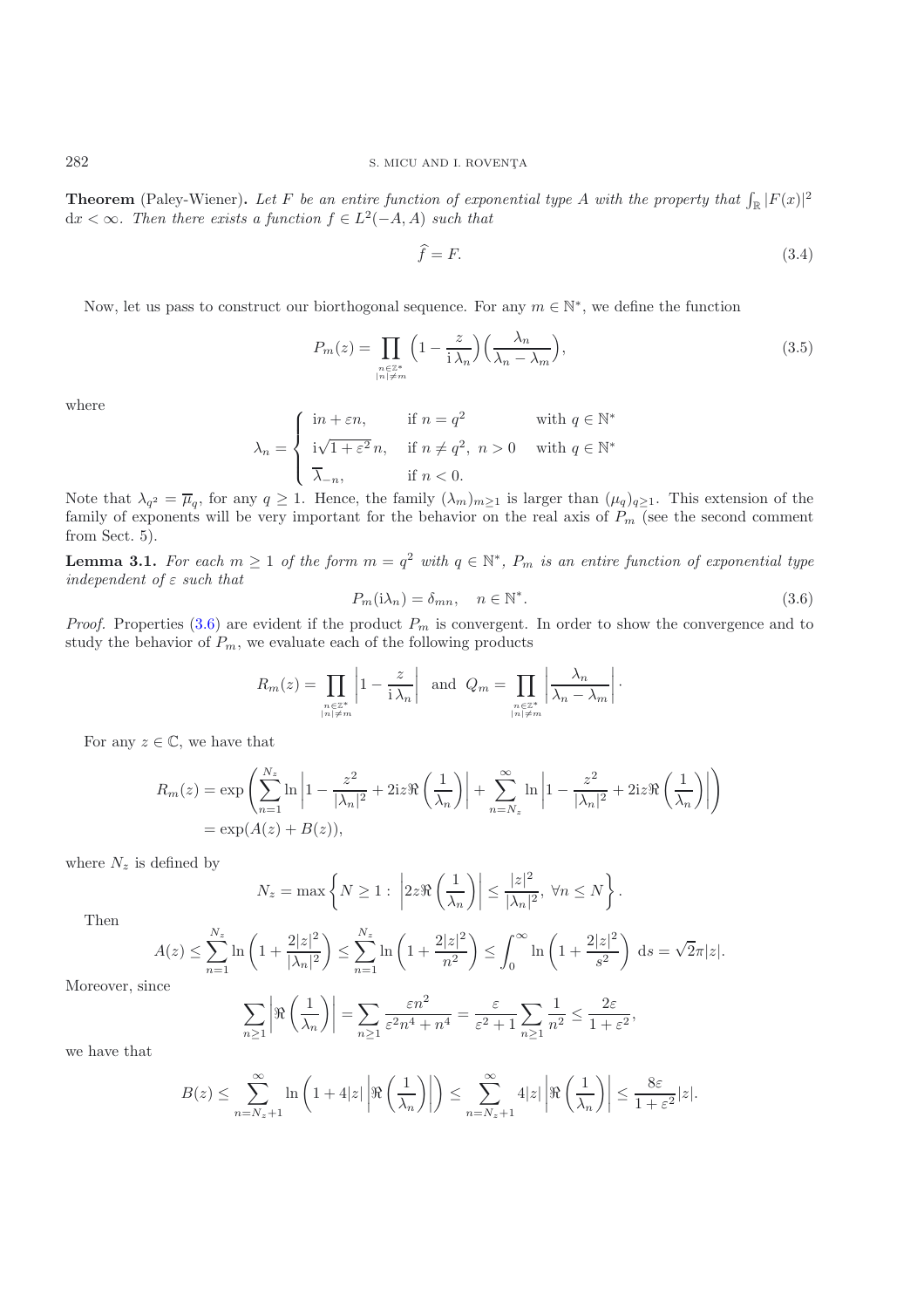Thus,

$$
R_m(z) = \prod_{\substack{n \in \mathbb{Z}^*\\|n| \neq m}} \left| 1 - \frac{z}{i\lambda_n} \right| \le \exp\left( \left( \sqrt{2}\pi + \frac{8\varepsilon}{1 + \varepsilon^2} \right) |z| \right) \qquad \forall z \in \mathbb{C}.\tag{3.7}
$$

Now, we pass to study  $Q_m$ . We have that

$$
|Q_m|^2 = \prod_{\substack{n \in \mathbb{Z}^* \\ |n| \neq m}} \left| \frac{\lambda_n}{\lambda_n - \lambda_m} \right|^2 = \prod_{\substack{n=1 \\ n \neq m}}^{\infty} \frac{|\lambda_n|^4}{||\lambda_n|^2 + \lambda_m^2 - 2\lambda_m \Re(\lambda_n)|^2}
$$
  
= 
$$
\frac{||\lambda_m|^2 + \lambda_m^2||^2}{|\lambda_m|^4} \prod_{n=1}^{\infty} \frac{|\lambda_n|^4}{||\lambda_n|^2 + \lambda_m^2|^2} \prod_{\substack{n=1 \\ n \neq k, n \neq m}}^{\infty} \frac{||\lambda_n|^2 + \lambda_m^2||^2}{||\lambda_n|^2 + \lambda_m^2 - 2\lambda_m \Re(\lambda_n)|^2}
$$
  
= 
$$
\frac{4\varepsilon^2}{1 + \varepsilon^2} \left| \frac{\frac{\lambda_m \pi}{\sqrt{1 + \varepsilon^2}}}{\sin\left(\frac{\lambda_m \pi}{\sqrt{1 + \varepsilon^2}}\right)} \right|^2 \prod_{\substack{n=1 \\ n \neq k, n \neq m}}^{\infty} \frac{||\lambda_n|^2 + \lambda_m^2||^2}{||\lambda_n|^2 + \lambda_m^2 - 2\lambda_m \Re(\lambda_n)|^2} = Q_m^1 Q_m^2.
$$

On the one hand we have that

$$
Q_m^1 = \frac{4\varepsilon^2}{1+\varepsilon^2} \left| \frac{\frac{\mathrm{i}\lambda_m \pi}{\sqrt{1+\varepsilon^2}}}{\sin\left(\frac{\mathrm{i}\lambda_m \pi}{\sqrt{1+\varepsilon^2}}\right)} \right|^2 = \frac{4\pi^2 \varepsilon^2 m^2}{(1+\varepsilon^2) \left|\sin\left(-\frac{m\pi}{\sqrt{1+\varepsilon^2}} + \mathrm{i}\frac{m\pi}{\sqrt{1+\varepsilon^2}}\right)\right|^2}
$$
  
= 
$$
\frac{16\pi^2 \varepsilon^2 m^2}{(1+\varepsilon^2) \left(e^{\frac{2m\pi\varepsilon}{\sqrt{1+\varepsilon^2}}} + e^{-\frac{2m\pi\varepsilon}{\sqrt{1+\varepsilon^2}}} - 2\cos\left(\frac{2m\pi\varepsilon}{\sqrt{1+\varepsilon^2}}\right)\right)} \le \frac{16\pi^2 \varepsilon^2 m^2}{(1+\varepsilon^2) \left(e^{\frac{2m\pi\varepsilon}{\sqrt{1+\varepsilon^2}}} + e^{-\frac{2m\pi\varepsilon}{\sqrt{1+\varepsilon^2}}} - 2\right)}
$$
  

$$
\le \frac{16\pi^2 \varepsilon^2 m^2}{1+\varepsilon^2} \times \frac{1+\varepsilon^2}{4\pi^2 \varepsilon^2 m^2} = 4.
$$

On the other hand, since  $m = q^2$ ,  $q \in \mathbb{N}^*$ , we have that

$$
Q_{m}^{2} = \prod_{\substack{n=1 \ n \neq i, n \neq m}}^{\infty} \frac{|\lambda_{n}|^{2} + \lambda_{m}^{2}|^{2}}{|\lambda_{n}|^{2} + \lambda_{m}^{2} - 2\lambda_{m}\Re(\lambda_{n})|^{2}}
$$
  
\n
$$
= \prod_{\substack{n=1 \ n \neq i, n \neq m}}^{\infty} \frac{|\Re(\lambda_{n})^{2} + \Im(\lambda_{n})^{2} + \Re(\lambda_{m})^{2} - \Im(\lambda_{m})^{2} + 2i\Re(\lambda_{m})\Im(\lambda_{m})|^{2}}{|\Re(\lambda_{m}) - \Re(\lambda_{n})|^{2} + \Im(\lambda_{n})^{2} - \Im(\lambda_{m})^{2} + 2i\Im(\lambda_{m})\Re(\lambda_{m}) - \Re(\lambda_{n})|^{2}}
$$
  
\n
$$
= \prod_{\substack{n=1 \ n \neq i, n \neq m}}^{\infty} \left(1 + \frac{4\varepsilon^{2}mn(n^{2} - nm + m^{2})}{(m - n)^{2}((m + n)^{2} + \varepsilon^{2}(m - n)^{2})}\right) \le \prod_{\substack{n=1 \ n \neq i, n \neq m}}^{\infty} \left(1 + \frac{4\varepsilon^{2}mn}{(m - n)^{2}}\right)
$$
  
\n
$$
\le \exp\left(\sum_{k=1, k \neq q}^{\infty} \frac{4\varepsilon^{2}q^{2}k^{2}}{(q^{2} - k^{2})^{2}}\right) \le \exp\left(\sum_{k=1, k \neq q}^{\infty} \frac{4\varepsilon^{2}q^{2}}{(q - k)^{2}}\right) \le \exp\left(\sum_{k=1}^{\infty} \frac{8\varepsilon^{2}q^{2}}{k^{2}}\right) \le \exp(16\varepsilon^{2}q^{2}).
$$
  
\nce,

<span id="page-6-0"></span>Hen

$$
Q_m = \prod_{\substack{n \in \mathbb{Z}^* \\ |n| \neq m}} \left| \frac{\lambda_n}{\lambda_n - \lambda_m} \right| \leq 4 \exp\left(16\varepsilon \Re(\lambda_m)\right). \tag{3.8}
$$
  
lemma.

This completes the proof of the lemma.

Now, we pass to study the behavior on the real axis of the function  ${\cal P}_m.$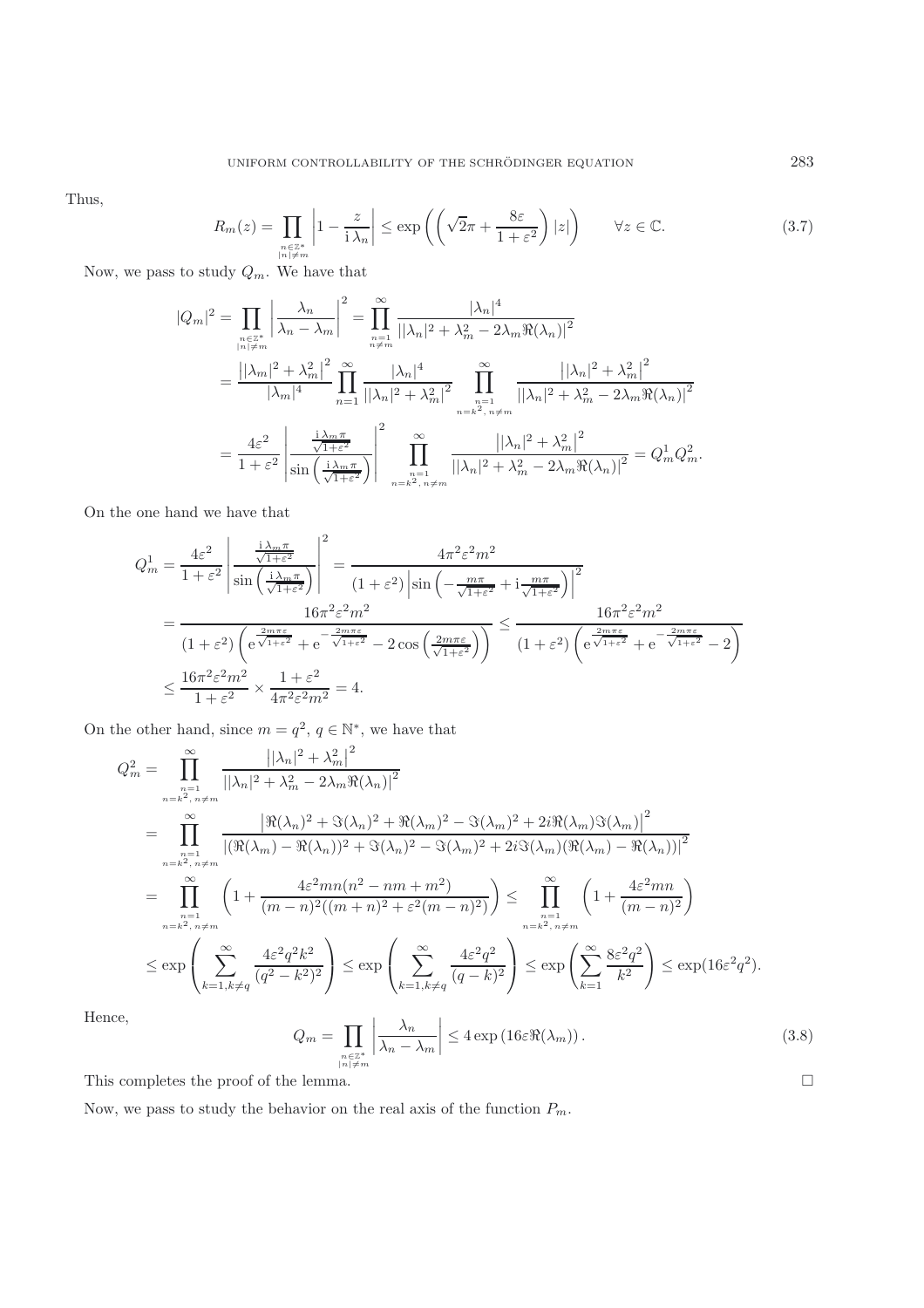**Lemma 3.2.** For each  $m \geq 1$  of the form  $m = q^2$  with  $q \in \mathbb{N}^*$ , the function  $P_m$  defined by [\(3.5\)](#page-5-1) has the *following property*

$$
|P_m(x)| \le C \exp(32\varepsilon \sqrt{|x|} + 16\varepsilon \Re(\lambda_m)) \quad \forall x \in \mathbb{R},\tag{3.9}
$$

<span id="page-7-0"></span>*where*  $C$  *is a positive constant, independent of*  $\varepsilon$  *and*  $m$ .

*Proof.* In order to establish the behavior of  $P_m$  on the real axis we consider

$$
|R_m(x)|^2 = \prod_{\substack{n \in \mathbb{Z}^* \\ |n| \neq m}} \left| 1 - \frac{x}{i\lambda_n} \right|^2 = \prod_{\substack{n \in \mathbb{N}^* \\ n \neq m}} \frac{(|x|^2 - |\lambda_n|^2)^2 + 4x^2 \Re^2(\lambda_n)}{|\lambda_n|^4}
$$
  
= 
$$
\prod_{\substack{n \in \mathbb{N}^* \\ n \neq m}} \frac{(|x|^2 - |\lambda_n|^2)^2}{|\lambda_n|^4} \prod_{\substack{n \in \mathbb{N}^* \\ n \neq m}} \left( 1 + \frac{4x^2 \Re^2(\lambda_n)}{(|x|^2 - |\lambda_n|^2)^2} \right) = R_m^1(x) R_m^2(x).
$$

First, we evaluate

$$
R_m^1(x) = \prod_{\substack{n \in \mathbb{N}^* \\ n \neq m}} \frac{(|x|^2 - |\lambda_n|^2)^2}{|\lambda_n|^4} = \prod_{\substack{n \in \mathbb{N}^* \\ n \neq m}} \frac{(|x|^2 - (1 + \varepsilon^2)n^2)^2}{(1 + \varepsilon^2)^2 n^4}
$$
  
= 
$$
\frac{(1 + \varepsilon^2)^2 m^4}{(|x|^2 - (1 + \varepsilon^2)m^2)^2} \prod_{n \in \mathbb{N}^*} \frac{(|x|^2 - (1 + \varepsilon^2)n^2)^2}{(1 + \varepsilon^2)^2 n^4} = \left(\frac{m^2}{m^2 - \frac{x^2}{1 + \varepsilon^2}}\right)^2 \left(\frac{\sin\left(\frac{\pi |x|}{\sqrt{1 + \varepsilon^2}}\right)}{\frac{\pi |x|}{\sqrt{1 + \varepsilon^2}}}\right)^2.
$$

Now, we study

$$
R_m^2(x) = \prod_{\substack{n \in \mathbb{N}^* \\ n \neq m}} \left( 1 + \frac{4x^2 \Re^2(\lambda_n)}{(|x|^2 - |\lambda_n|^2)^2} \right) = \frac{(|x|^2 - |\lambda_m|^2)^2}{(|x|^2 - |\lambda_m|^2)^2 + 4x^2 \Re^2(\lambda_m)} \prod_{n \in \mathbb{N}^*} \left( 1 + \frac{4x^2 \Re^2(\lambda_n)}{(|x|^2 - |\lambda_n|^2)^2} \right)
$$
  
= 
$$
\frac{(|x|^2 - |\lambda_m|^2)^2}{(|x|^2 - |\lambda_m|^2)^2 + 4x^2 \Re^2(\lambda_m)} \prod_{k \in \mathbb{N}^*} \left( 1 + \frac{4\varepsilon^2}{1 + \varepsilon^2} \frac{t^4 k^4}{(t^4 - k^4)^2} \right),
$$

where we have used the notation  $t = \frac{\sqrt{x}}{\sqrt[4]{1+\varepsilon^2}} \cdot$  It follows that

$$
R_{m}^{2}(x) \leq \frac{(|x|^{2} - |\lambda_{m}|^{2})^{2}}{(|x|^{2} - |\lambda_{m}|^{2})^{2} + 4x^{2}\Re^{2}(\lambda_{m})} \prod_{k \in \mathbb{N}^{*}} \left(1 + \frac{4\varepsilon^{2}t^{2}}{(t - k)^{2}}\right)
$$
  
\n
$$
= \frac{(|x|^{2} - |\lambda_{m}|^{2})^{2}}{(|x|^{2} - |\lambda_{m}|^{2})^{2} + 4x^{2}\Re^{2}(\lambda_{m})} \exp\left(\sum_{k=1}^{[t]} \ln\left(1 + \frac{4\varepsilon^{2}t^{2}}{(t - k)^{2}}\right) + \sum_{k= [t]+1}^{\infty} \ln\left(1 + \frac{4\varepsilon^{2}t^{2}}{(k - t)^{2}}\right)\right)
$$
  
\n
$$
\leq \frac{(|x|^{2} - |\lambda_{m}|^{2})^{2}}{(|x|^{2} - |\lambda_{m}|^{2})^{2} + 4x^{2}\Re^{2}(\lambda_{m})} \left(1 + \frac{4\varepsilon^{2}t^{2}}{(t - [t])^{2}}\right) \left(1 + \frac{4\varepsilon^{2}t^{2}}{([t] + 1 - t)^{2}}\right)
$$
  
\n
$$
\times \exp\left(\int_{0}^{t} \ln\left(1 + \frac{4\varepsilon^{2}t^{2}}{(t - s)^{2}}\right) ds + \int_{t}^{\infty} \ln\left(1 + \frac{4\varepsilon^{2}t^{2}}{(s - t)^{2}}\right) ds\right).
$$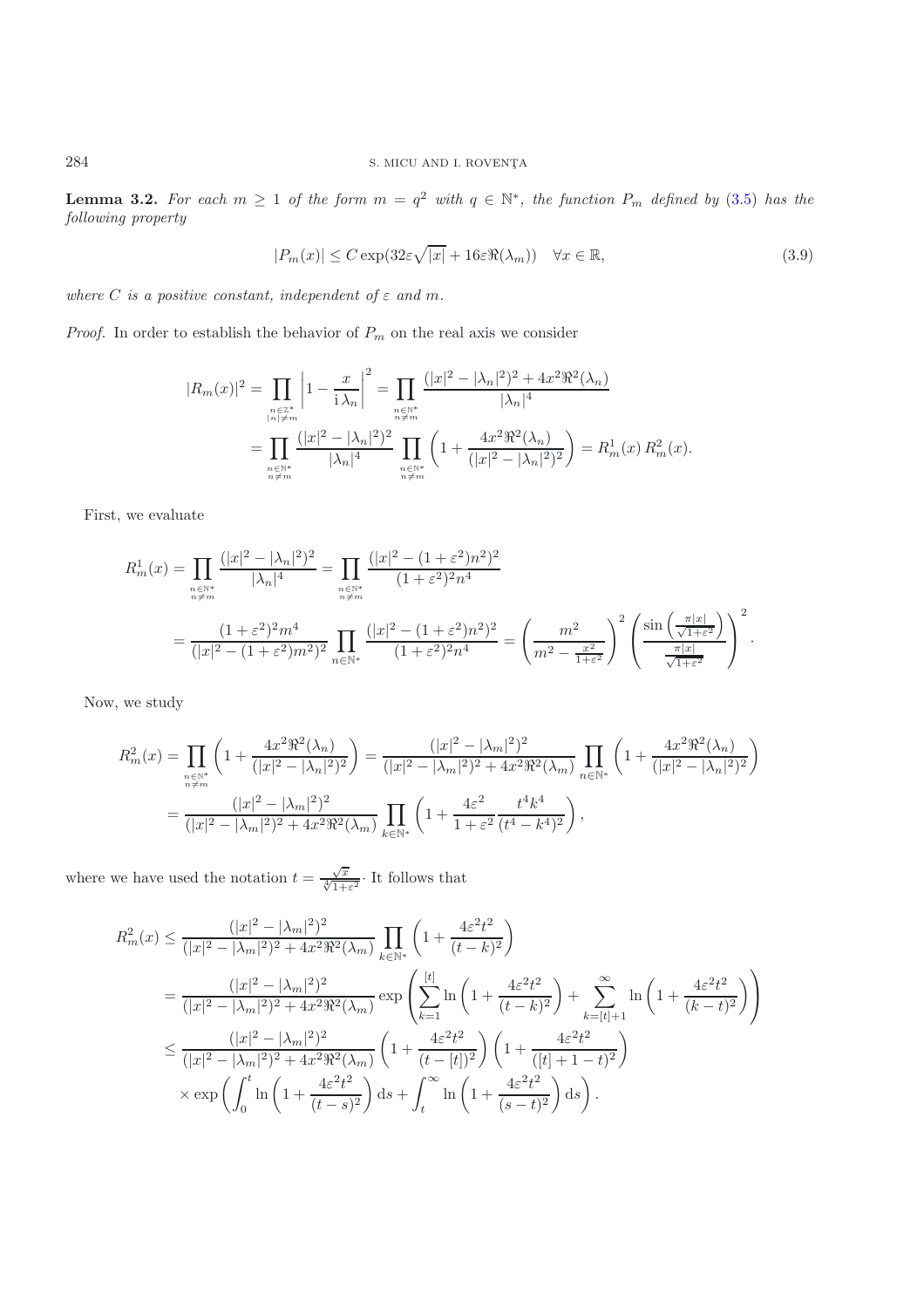We evaluate now each of the integrals appearing at the exponent. We have that

$$
I_1 = \int_0^t \ln\left(1 + \frac{4\varepsilon^2 t^2}{(t-s)^2}\right) ds = -\int_0^t (t-s)' \ln\left(1 + \frac{4\varepsilon^2 t^2}{(t-s)^2}\right) ds
$$
  
=  $t \ln\left(1 + 4\varepsilon^2\right) + \int_0^t \frac{8\varepsilon^2 t^2}{(t-s)^2 + 4\varepsilon^2 t^2} ds$ ,  

$$
I_2 = \int_t^\infty \ln\left(1 + \frac{4\varepsilon^2 t^2}{(s-t)^2}\right) ds = \int_t^\infty (s-t)' \ln\left(1 + \frac{4\varepsilon^2 t^2}{(s-t)^2}\right) ds
$$
  
=  $\int_t^\infty \frac{8\varepsilon^2 t^2}{(s-t)^2 + 4\varepsilon^2 t^2} ds$ ,

and consequently

$$
I_1 + I_2 = t \ln \left( 1 + 4\varepsilon^2 \right) + \int_0^\infty \frac{8\varepsilon^2 t^2}{(t - s)^2 + 4\varepsilon^2 t^2} ds
$$
  
\n
$$
\leq t \ln \left( 1 + 4\varepsilon^2 \right) + 8\varepsilon^2 t^2 \left( \int_0^{(1 - 2\varepsilon)t} \frac{ds}{(t - s)^2} + \int_{(1 + 2\varepsilon)t}^\infty \frac{ds}{(t - s)^2} + \int_{(1 - 2\varepsilon)t}^{(1 + 2\varepsilon)t} \frac{ds}{4\varepsilon^2 t^2} \right)
$$
  
\n
$$
= t \ln \left( 1 + 4\varepsilon^2 \right) + 8\varepsilon^2 t^2 \left( \frac{1}{2\varepsilon t} - \frac{1}{t} + \frac{1}{2\varepsilon t} + \frac{1}{\varepsilon t} \right) \leq 16\varepsilon t.
$$

We deduce that

$$
R_m^2(x) \le \frac{(|x|^2 - |\lambda_m|^2)^2}{(|x|^2 - |\lambda_m|^2)^2 + 4x^2 \Re^2(\lambda_m)} \left( 1 + \frac{4\varepsilon^2 x}{\left(\sqrt{x} - \sqrt[4]{1 + \varepsilon^2} \left[\frac{\sqrt{x}}{\sqrt[4]{1 + \varepsilon^2}}\right]\right)^2} \right)
$$

$$
\times \left( 1 + \frac{4\varepsilon^2 x}{\left(\sqrt[4]{1 + \varepsilon^2} \left(\frac{\sqrt{x}}{\sqrt[4]{1 + \varepsilon^2}}\right) + 1\right) - \sqrt{x}\right)^2} \right) \exp\left(\frac{16\varepsilon\sqrt{x}}{\sqrt[4]{1 + \varepsilon^2}}\right).
$$

Finally, we have

$$
|R_m(x)|^2 \le \frac{((1+\varepsilon^2)m^2)^2}{(|x|^2 - (1+\varepsilon^2)m^2)^2 + 4x^2\varepsilon^2m^2} \left(\frac{\sin \pi \frac{|x|}{\sqrt{1+\varepsilon^2}}}{\pi \frac{|x|}{\sqrt{1+\varepsilon^2}}} \right)^2 \left(1 + \frac{4\varepsilon^2 x}{\left(\sqrt{x} - \sqrt[4]{1+\varepsilon^2} \left[\frac{\sqrt{x}}{\sqrt[4]{1+\varepsilon^2}}\right]\right)^2}\right)
$$

$$
\times \left(1 + \frac{4\varepsilon^2 x}{\left(\sqrt[4]{1+\varepsilon^2} \left(\frac{\sqrt{x}}{\sqrt[4]{1+\varepsilon^2}}\right)+1\right)-\sqrt{x}\right)^2}\right) \exp\left(\frac{16\varepsilon\sqrt{x}}{\sqrt[4]{1+\varepsilon^2}}\right) \le C \exp\left(16\varepsilon\sqrt{|x|}\right). \tag{3.10}
$$

Note that the numerators  $\sqrt{x} - \sqrt[4]{1+\varepsilon^2} \left[ \frac{\sqrt{x}}{\sqrt[4]{1+\varepsilon^2}} \right]$  or  $\sqrt{x} - \sqrt[4]{1+\varepsilon^2} \left( 1 + \left[ \frac{\sqrt{x}}{\sqrt[4]{1+\varepsilon^2}} \right] \right)$  vanishes if and only if  $\frac{|x|}{\sqrt{1+\epsilon^2}} = l^2$ ,  $l \in \mathbb{N}$ . Taking into account that

<span id="page-8-0"></span>
$$
\left|\sin\left(\pi\frac{|x|}{\sqrt{1+\varepsilon^2}}\right)\right| = \left|\sin\pi\left(\frac{|x|}{\sqrt{1+\varepsilon^2}}-l^2\right)\right| = \left|\sin\pi\left(\frac{\sqrt{|x|}}{\sqrt[4]{1+\varepsilon^2}}-l\right)\left(\frac{\sqrt{|x|}}{\sqrt[4]{1+\varepsilon^2}}+l\right)\right|
$$

and using the fact that  $|\sin(x)| \le |x|$  it is easy to show the existence of the bound C in [\(3.10\)](#page-8-0).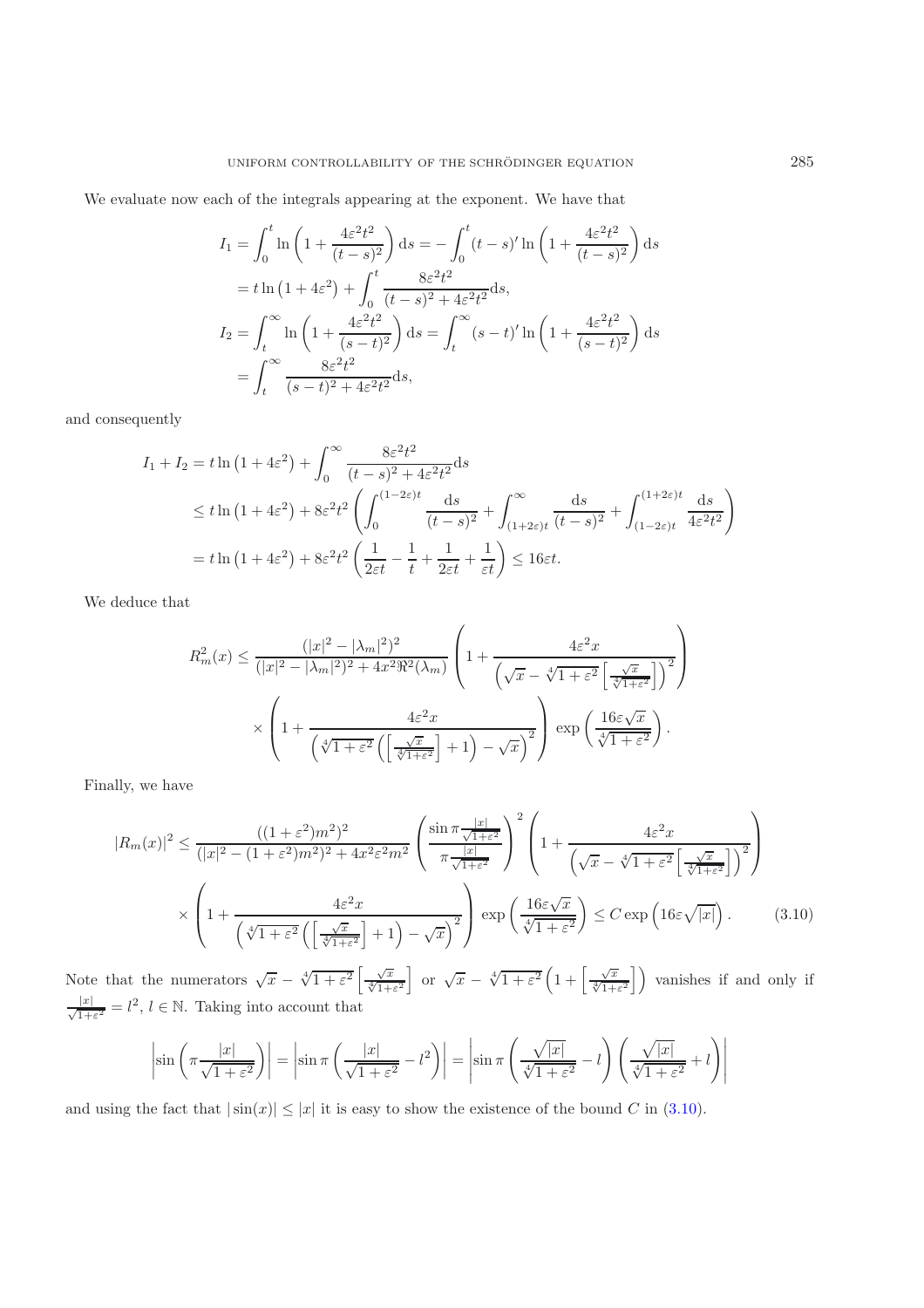On the other hand, the expression  $(|x|^2 - (1 + \varepsilon^2)m^2)^2 + 4x^2\varepsilon^2m^2$  attains its minimum when  $\frac{|x|}{\sqrt{1+\varepsilon^2}} = m$ . In this case the first term from the right hand side of  $(3.10)$  is  $\frac{1}{\varepsilon^2}$  and will be compensa or forth right hand side term.

From  $(3.8)$  and  $(3.10)$ , we deduce that inequality  $(3.9)$  holds and the proof is finished.

<span id="page-9-0"></span>In order to complete the construction of the biorthogonal sequence we have to find a multiplier to compensate the growth [\(3.9\)](#page-7-0) of  $P_m$  on the real axis. We use an idea of Ingham [\[15](#page-16-17)], generalized by Redheffer [\[27\]](#page-16-18).

**Lemma 3.3.** *For any*  $\varepsilon \in (0,1]$  *and*  $m \geq 1$  *of the form*  $m = q^2$  *with*  $q \in \mathbb{N}^*$ *, there exists a function*  $M_{m,\varepsilon} : \mathbb{C} \to \mathbb{C}$ *such that:*

- (1)  $M_{m,\varepsilon}$  *is an entire function of exponential type independent of*  $\varepsilon$  *and*  $m$ ;
- (2)  $M_{m,\varepsilon}(x) \leq \exp\left(-\varepsilon\sqrt{|x|}\right)$  for all  $x \in \mathbb{R}$ ;
- (3)  $M_{m,\varepsilon}(\mathrm{i}\lambda_m) \geq C \exp(-R |\Re(\lambda_m)|),$

*where* C and R are positive constants independent of  $\varepsilon$  and m.

*Proof.* Let  $(\rho_n)_{n>1}$  be the nonincreasing sequence defined by

$$
\rho_n = \frac{\varepsilon e}{n^{3/2}} \quad \forall n \ge 1. \tag{3.11}
$$

 $\Box$ 

Note that  $\sum_{n\geq 1} \rho_n := \varepsilon \ell < \infty$ . The function  $M_{m,\varepsilon}$  defined by

$$
M_{m,\varepsilon}(z) = e^{-2-\delta \varepsilon m} \prod_{n \ge n_0} \frac{\sin(\rho_n z)}{\rho_n z}
$$
\n(3.12)

is an entire function of exponential type less than  $\varepsilon \ell$ . The numbers  $n_0 \in \mathbb{N}^*$  and  $\delta > 0$  will be conveniently chosen latter on.

We pass to evaluate  $M_{m,\varepsilon}(x)$ . We shall consider three cases:

•  $0 \leq \varepsilon \sqrt{|x|} < 1$ . In this case

$$
|M_{m,\varepsilon}(x)| = e^{-2-\delta \varepsilon m} \prod_{n \ge n_0} \frac{\sin(\rho_n|x|)}{\rho_n|x|} \le e^{-1} \le e^{-\varepsilon \sqrt{|x|}}.
$$

•  $1 \leq \varepsilon \sqrt{|x|} \leq n_0$ . In this case

$$
|M_{m,\varepsilon}(x)| = e^{-2-\delta \varepsilon m} \prod_{n \ge n_0} \frac{\sin(\rho_n |x|)}{\rho_n |x|} \le e^{-1-\delta \varepsilon m} \le e^{n_0 - 1 - \delta \varepsilon m} e^{-\varepsilon \sqrt{|x|}}
$$

•  $\varepsilon \sqrt{|x|} > n_0$ . For any  $p \ge n_0$ , we have that

$$
|M_{m,\varepsilon}(x)| = e^{-2-\delta \varepsilon m} \prod_{n \ge n_0} \frac{\sin(\rho_n |x|)}{\rho_n |x|} \le e^{-2-\delta \varepsilon m} \left(\frac{1}{\rho_p |x|}\right)^{p-n_0} \le e^{-p-2+n_0-\delta \varepsilon m} \left(\frac{p^{3/2}}{\varepsilon |x|}\right)^{p-n_0}.
$$

If we choose  $p = \left[ \right]$  $\epsilon \sqrt{|x|} > n_0$ , since  $|x| > \frac{n_0^2}{\epsilon^2} \ge n_0^2 \ge 1$ , it follows that

$$
\frac{p^{3/2}}{\varepsilon|x|} \le \frac{(\varepsilon\sqrt{|x|})^{3/2}}{\varepsilon|x|} = \sqrt[4]{\frac{\varepsilon^2}{|x|}} \le \sqrt{\varepsilon} \le 1.
$$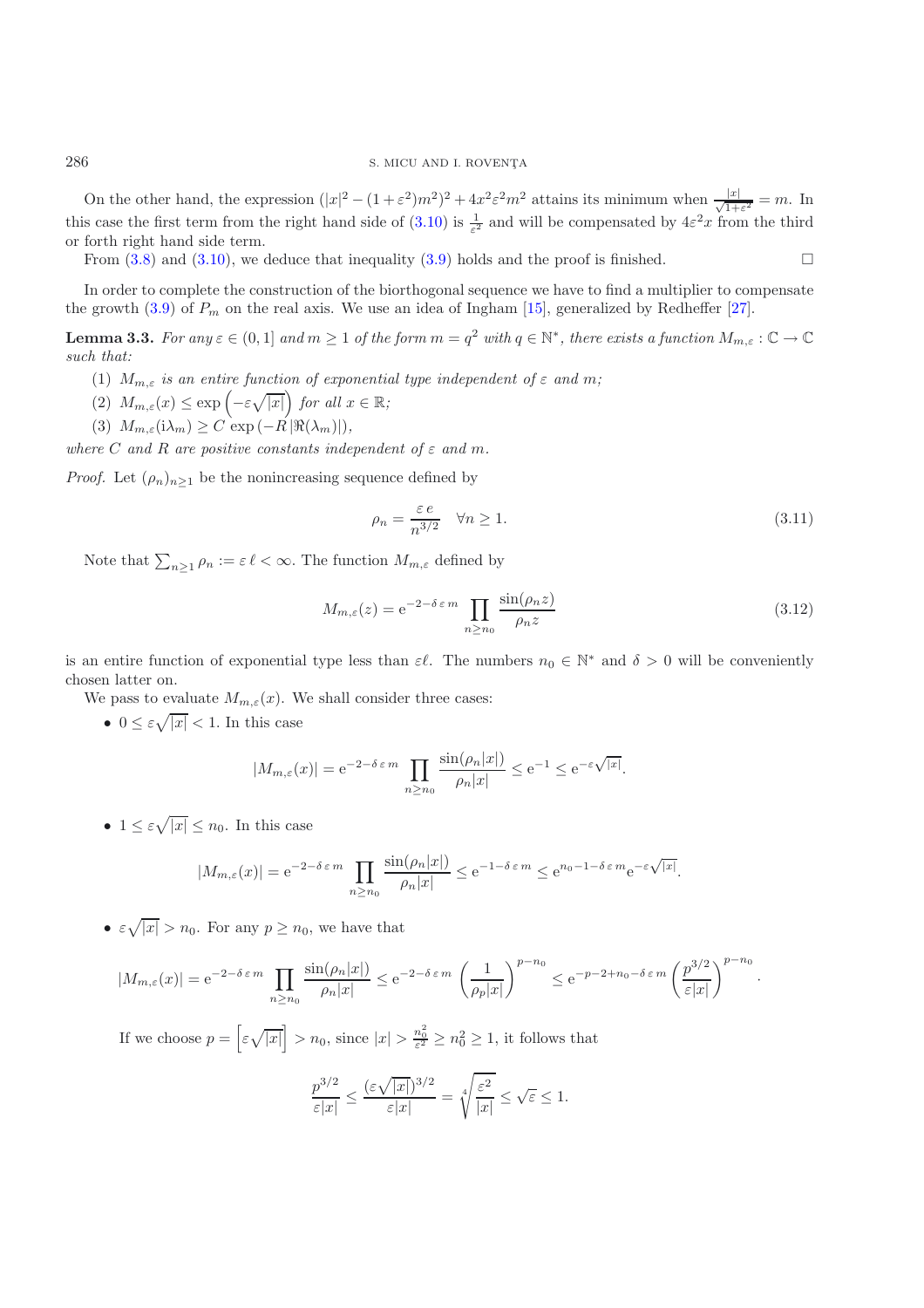Thus, since  $p + 1 > \varepsilon \sqrt{|x|}$ , we obtain that

$$
|M_{m,\varepsilon}(x)| \le e^{n_0 - 1 - \delta \varepsilon m} e^{-\varepsilon \sqrt{|x|}}.
$$

<span id="page-10-0"></span>From the previous estimates it follows that

$$
|M_{m,\varepsilon}(x)| \le \max\left\{1, e^{n_0 - 1 - \delta \varepsilon m}\right\} \exp\left(-\varepsilon \sqrt{|x|}\right) \quad \forall x \in \mathbb{R}.\tag{3.13}
$$

If we denote  $n_1 = \inf\{n \geq 0 : |\lambda_m \rho_n| < 1\}$  it follows that  $n_1 = \left[\sqrt[3]{\varepsilon^2 (1 + \varepsilon^2) e^2 m^2}\right]$ . In what follows we chose

$$
n_0 = [\delta \varepsilon m] + 1,\tag{3.14}
$$

$$
\delta = \sqrt[3]{e^2(1+\varepsilon^2)}.
$$
\nFrom (2.12) it follows that M. (a) surifies the second answer, the

Note that, with this choice,  $n_0 \le \delta \varepsilon m + 1$ . From [\(3.13\)](#page-10-0), it follows that  $M_{m,\varepsilon}(x)$  verifies the second property. Moreover,

$$
n_1 \le \max\{\delta(\varepsilon m)^{2/3} - 1, 1\} \le \max\{\delta \varepsilon m, 1\} \le n_0.
$$
\n(3.16)

<span id="page-10-2"></span><span id="page-10-1"></span>Now, we pass to evaluate  $M_{m,\varepsilon}(\lambda_m)$ . Firstly, we remark that, for any  $z \in \mathbb{C}$  with  $|z| < 1$ ,

$$
\ln\left|\frac{\sin z}{z}\right| \ge \ln\left(\frac{\sin|z|}{|z|}\right) \ge \ln\left(1 - \frac{1}{6}|z|^2\right) \ge -\frac{1}{3}|z|^2. \tag{3.17}
$$

From [\(3.16\)](#page-10-1) it follows that  $|i \rho_n \lambda_m| < 1$  for any  $n \geq n_0$  and inequality [\(3.17\)](#page-10-2) allows to evaluate the product from  $|M_{m,\varepsilon}(i\lambda_m)|$  as follows

$$
\prod_{n=n_0}^{\infty} \left| \frac{\sin(i \rho_n \lambda_m)}{i \rho_n \lambda_m} \right| = \exp\left(\sum_{n=n_0}^{\infty} \ln \left| \frac{\sin(i \rho_n \lambda_m)}{i \rho_n \lambda_m} \right| \right)
$$
\n
$$
\ge \exp\left(-\sum_{n=n_0}^{\infty} \frac{|\rho_n|^2 |\lambda_m|^2}{3} \right) \ge \exp\left(-\frac{e^2 \varepsilon^2 |\lambda_m|^2}{3} \left(\frac{1}{n_0^3} + \int_{[\delta \varepsilon m]+1}^{\infty} \frac{ds}{s^3} \right) \right)
$$
\n
$$
= \exp\left(-\frac{e^2 \varepsilon^2 |\lambda_m|^2}{3} \left(\frac{1}{(\delta \varepsilon m]+1)^3} + \frac{1}{2(\delta \varepsilon m]+1)^2} \right) \right) \ge \exp\left(-\frac{e^2 \varepsilon^2 |\lambda_m|^2}{3} - \frac{[\delta \varepsilon m]+3}{2(\delta \varepsilon m]+1)^3} \right).
$$

Now, remark that

<span id="page-10-3"></span>
$$
\frac{e^2 \varepsilon^2 |\lambda_m|^2}{3} \frac{[\delta \varepsilon m] + 3}{2 \left( [\delta \varepsilon m] + 1 \right)^3} \le \frac{e^2 \varepsilon^2 |\lambda_m|^2}{6 (\delta \varepsilon m)^2} \frac{[\delta \varepsilon m] + 3}{[\delta \varepsilon m] + 1} = \frac{\delta}{6} \frac{[\delta \varepsilon m] + 3}{[\delta \varepsilon m] + 1} \le \frac{\delta}{2}
$$

and consequently

$$
\prod_{n=n_0}^{\infty} \left| \frac{\sin(i \rho_n \lambda_m)}{i \rho_n \lambda_m} \right| \ge \exp\left(-\frac{\delta}{2}\right). \tag{3.18}
$$

From [\(3.18\)](#page-10-3) we deduce immediately that

<span id="page-10-4"></span>
$$
|M_{m,\varepsilon}(\mathrm{i}\lambda_m)| \geq \exp\left(-\frac{\delta}{2} - 2 - \delta\,\varepsilon\,m\right). \tag{3.19}
$$

From [\(3.19\)](#page-10-4) it follows that the function  $M_{m,\varepsilon}$  verifies the third property with  $R = \delta_0$  and  $C = \exp\left(-\frac{\delta_0}{2} - 2\right)$ , where  $\delta_0 = \sqrt[3]{2e^2}$ , and the proof ends.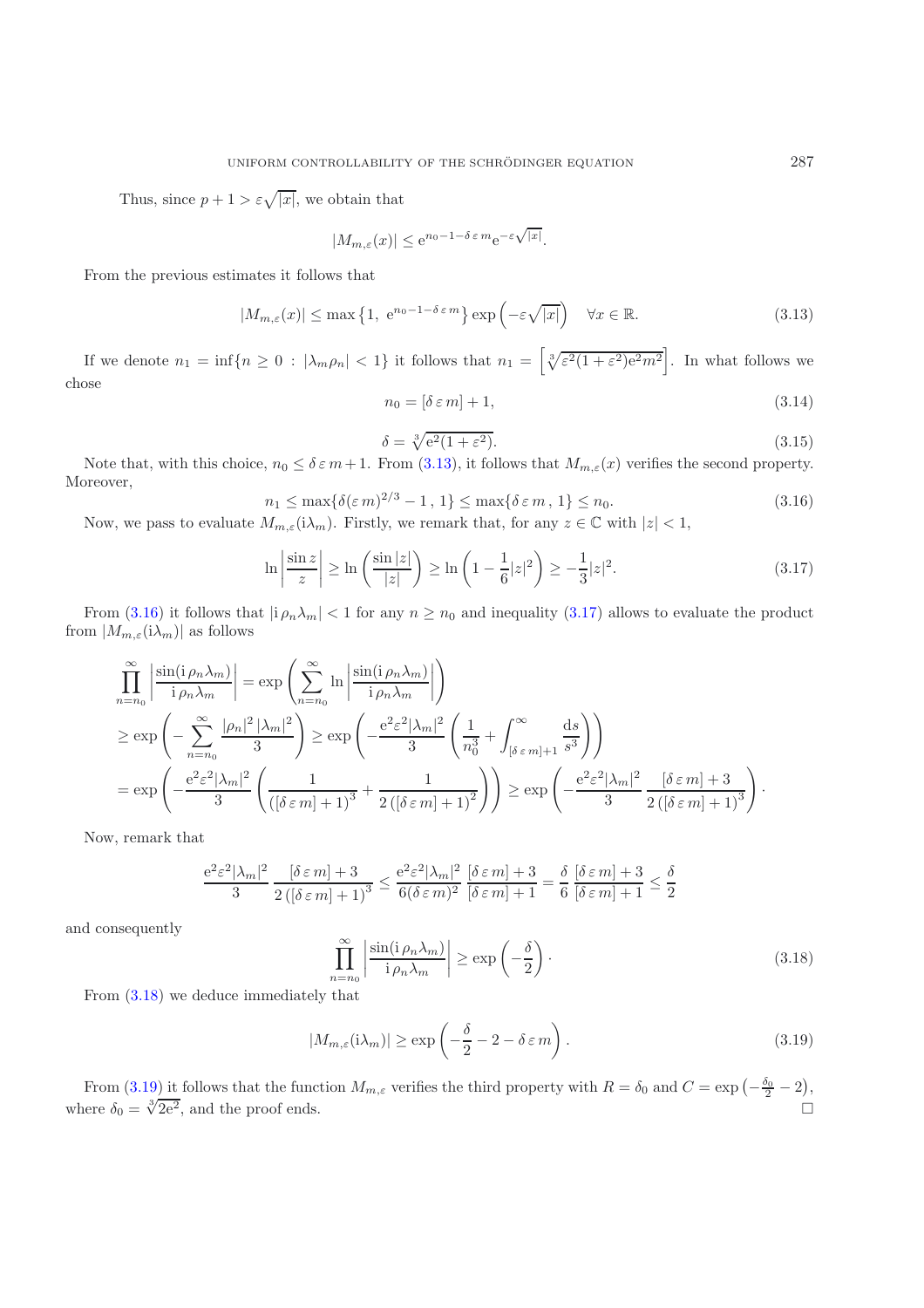Now, we have all the ingredients needed to show the existence of a biorthogonal sequence to the family  $(e^{\mu_m t})_{m \in \mathbb{N}^*}$ .

<span id="page-11-1"></span>**Theorem 3.1.** *There exists*  $T_0 > 0$  *such that, for any*  $\varepsilon \in (0,1]$ *, we find a biorthogonal sequence*  $(\theta_m)_{m \in \mathbb{N}^*}$  *to the family*  $(e^{\mu_m t})_{m \in \mathbb{N}^*}$  *in*  $L^2\left(-\frac{T_0}{2}, \frac{T_0}{2}\right)$  *with the following property* 

$$
||\theta_m||_{L^2\left(-\frac{T_0}{2},\frac{T_0}{2}\right)} \le C \exp\left(\alpha |\Re(\mu_m)|\right) \qquad \forall m \ge 1,
$$
\n(3.20)

<span id="page-11-0"></span>*where* C and  $\alpha$  are positive constants independent of  $\varepsilon$  and  $m$ .

<span id="page-11-3"></span>*Proof.* For each  $m \in \mathbb{N}^*$  we define the function

$$
\Psi_m(z) = P_{m^2}(z) \left( \frac{M_{m^2,\varepsilon}(z)}{M_{m^2,\varepsilon}(i\lambda_{m^2})} \right)^{32} \frac{\sin(\gamma(z - i\lambda_{m^2}))}{\gamma(z - i\lambda_{m^2})} \quad \forall z \in \mathbb{C},
$$
\n(3.21)

where  $\gamma > 0$  is an arbitrary positive constant independent of  $\varepsilon$  and m.

From Lemmas [3.1](#page-5-2) and [3.3](#page-9-0) we deduce that there exists  $T_0 > 0$  independent of  $\varepsilon$  such that  $\Psi_m$  is an entire function of exponential type  $\frac{T_0}{2}$ . In fact, we can choose  $T_0$  any number greater than  $2(\sqrt{2}\pi + \frac{8\varepsilon}{1+\varepsilon^2} + 32\varepsilon\ell + \gamma)$ . Moreover, from estimate [\(3.9\)](#page-7-0) of the function  $P_{m^2}$  on the real axis and the properties of the function  $M_{m^2,\varepsilon}$ from Lemma [3.3,](#page-9-0) we obtain that

$$
\|\Psi_m\|_{L^2(\mathbb{R})}^2 = \int_{-\infty}^{\infty} |\Psi_m(x)|^2 dx \le C^2 e^{32(R+\varepsilon)|\Re(\lambda_{m^2})|} \int_{-\infty}^{\infty} \left| \frac{\sin(\gamma(x-\lambda_{m^2}i))}{\gamma(x-\lambda_{m^2}i)} \right|^2 dx
$$
  
= 
$$
\frac{C^2}{\gamma} e^{32(R+\varepsilon)|\Re(\lambda_{m^2})|} \int_{-\infty}^{\infty} \left| \frac{\sin(t-i\gamma \Re(\lambda_{m^2}))}{t-i\gamma \Re(\lambda_{m^2})} \right|^2 dt \le C e^{2\alpha |\Re(\mu_m)|},
$$

where  $\alpha$  is any number greater than  $16R + \gamma + 16\varepsilon$ .

From Paley-Wiener's Theorem we deduce that there exists  $(\theta_m)_{m\geq 1} \subset L^2(-\frac{T_0}{2}, \frac{T_0}{2})$  such that

$$
\Psi_m(z) = \int_{-\frac{T_0}{2}}^{\frac{T_0}{2}} \theta_m(t) e^{-izt} dx \qquad \forall m \ge 1.
$$
\n(3.22)

Since, for each  $m \geq 1$ , the functions  $\Psi_m$  satisfy

$$
\Psi_m(i\overline{\mu}_n) = \Psi_m(i\lambda_{n^2}) = \delta_{mn} \qquad \forall n \ge 1,
$$

we have that  $(\theta_m)_{m\geq 1}$  is a biorthogonal sequence to  $(e^{\mu_m t})_{m\geq 1}$ . Moreover, Plancherel's Theorem gives that [\(3.20\)](#page-11-0) holds and the proof finishes.  $\Box$ 

The following theorem gives a new biorthogonal family to  $(e^{\mu_m t})_{m\geq 1}$  with even better norm properties than those of the biorthogonal  $(\theta_m)_{m\geq 1}$  from Theorem [3.1](#page-11-1) (see, for instance, [\[17\]](#page-16-19)).

Let  $a > 0$  and  $k_a = \frac{\sqrt{2\pi}}{a^2} (\chi_a * \chi_a)$ , where  $\chi_a$  represents the characteristic function  $\chi_{[-a/2, a/2]}$ . Evidently  $supp(k_a) \subset [-a, a]$ . Also, we have

$$
\widehat{k}_a(\xi) = \frac{1}{\sqrt{2\pi}} \int_{\mathbb{R}} k_a(t) e^{-it\xi} dt = \frac{2\pi}{a^2} \widehat{\chi}_a(\xi) \widehat{\chi}_a(\xi) = \frac{4}{a^2} \frac{\sin^2(\frac{\xi a}{2})}{\xi^2}.
$$

<span id="page-11-2"></span>We define  $\rho_m(x)=e^{ix\Im(\mu_m)}k_a(x)$ , so  $\text{supp}(\rho_m) \subset [-a, a]$ .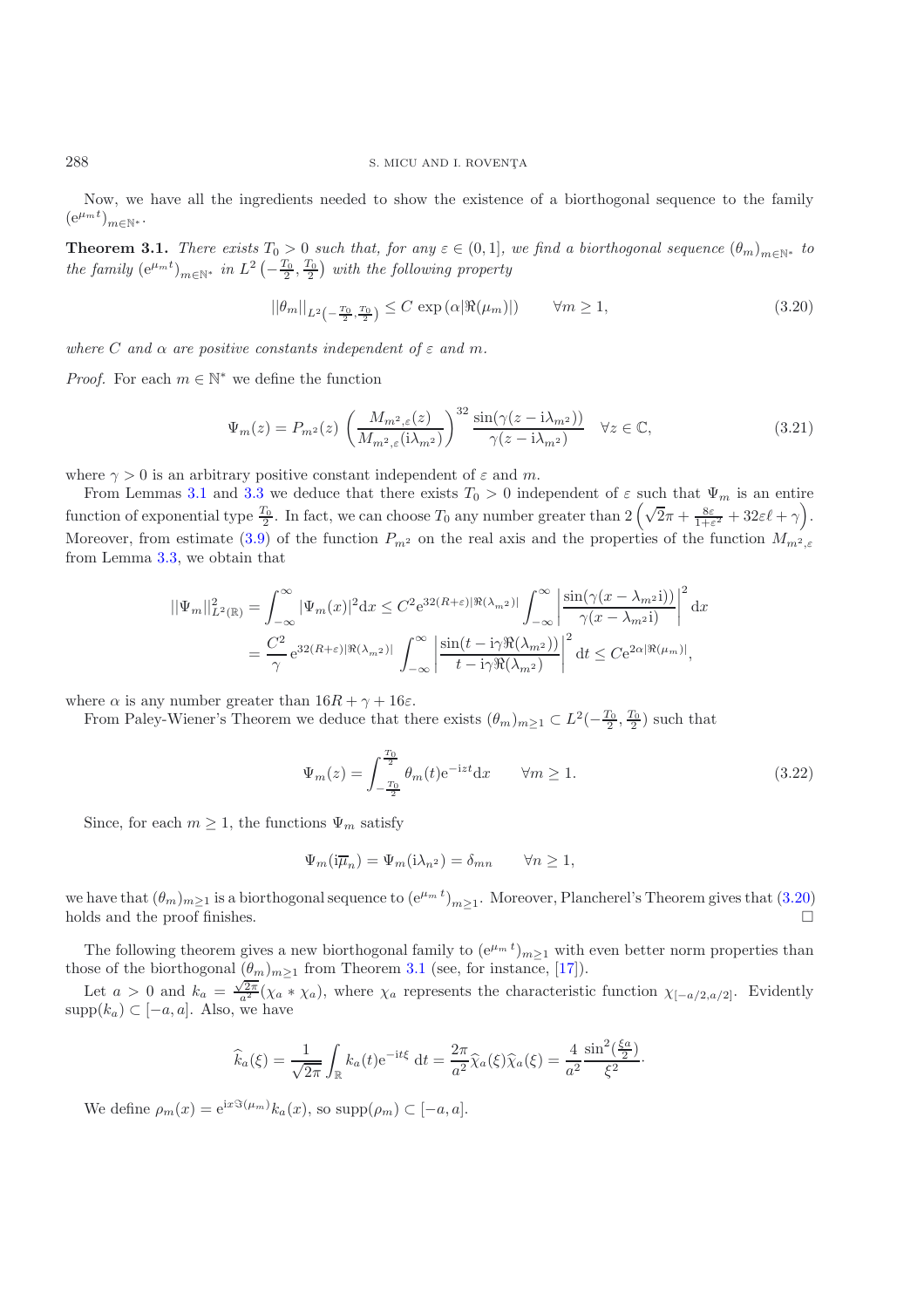**Theorem 3.2.** Let  $(\theta_m)_{m\geq 1}$  be the biorthogonal in  $L^2(-\frac{T_0}{2}, \frac{T_0}{2})$  from Theorem [3.1](#page-11-1) and  $a > 0$ . We define

$$
\zeta_m = \frac{1}{2\pi \hat{\rho}_m(\mathrm{i}\overline{\mu}_m)} \theta_m * \rho_m, \quad \forall m \ge 1.
$$
\n(3.23)

*Then we have the following assertions:*

- (i) The family  $(\zeta_m)_{m \geq 1}$  is a biorthogonal in  $L^2\left(-\frac{T_0}{2} a, \frac{T_0}{2} + a\right)$  to the family  $(e^{\mu_m t})_{m \geq 1}$ .<br>ii) For any finite sequence  $(\alpha_n)_{n \geq 1}$ , we have
- <span id="page-12-0"></span>(ii) *For any finite sequence*  $(\alpha_m)_{m\geq 1}$  *we have*

$$
\int_{-\frac{T_0}{2}-a}^{\frac{T_0}{2}+a} \left| \sum_{m\geq 1} \alpha_m \zeta_m(t) \right|^2 dt \leq C(T_0, a) \sum_{m\geq 1} |\alpha_m|^2 \exp(2\alpha |\Re(\mu_m)|), \tag{3.24}
$$

*where*  $\alpha$  *is the same as in* [\(3.20\)](#page-11-0) *and*  $C(T_0, a)$  *is a constant depending only of*  $T_0$  *and*  $a$ *.* 

*Proof.* (i) It is sufficient to remark that

$$
\int_{-\frac{T_0}{2}-a}^{\frac{T_0}{2}+a} \zeta_m(t) e^{\overline{\mu}_n t} dt = \sqrt{2\pi} \widehat{\zeta}_m(i\overline{\mu}_n) = \frac{\widehat{\theta}_m(i\overline{\mu}_n)\widehat{\rho}_m(i\overline{\mu}_n)}{\widehat{\rho}_m(i\overline{\mu}_n)} = \delta_{mn}.
$$

(ii) Firstly, we note that

$$
\widehat{\rho}_m(i\overline{\mu}_m) = \frac{1}{\sqrt{2\pi}} \int_{\mathbb{R}} \rho_m(t) e^{t\overline{\mu}_m} dt = \frac{1}{\sqrt{2\pi}} \int_{\mathbb{R}} e^{-im^2t} k_a(t) e^{t\overline{\mu}_m} dt = \widehat{k}_a(i\epsilon m^2) \ge 1.
$$

Now, we have that

$$
\int_{-\frac{T_0}{2}-a}^{\frac{T_0}{2}+a} \left| \sum_{m\geq 1} \alpha_m \zeta_m(t) \right|^2 dt = \int_{\mathbb{R}} \left| \sum_{m\geq 1} \alpha_m \widehat{\zeta}_m(t) \right|^2 dt
$$
  
\n
$$
= \int_{\mathbb{R}} \left| \sum_{m\geq 1} \alpha_m \sqrt{2\pi} \frac{\widehat{\theta}_m(t) \widehat{\rho}_m(t)}{\widehat{\rho}_m(i\overline{\mu}_n)} \right|^2 dt \leq 2\pi \int_{\mathbb{R}} \left| \sum_{m\geq 1} \frac{|\alpha_m|}{|\widehat{\rho}_m(i\overline{\mu}_n)|} ||\widehat{\theta}_m||_{L^{\infty}(\mathbb{R})} |\widehat{\rho}_m(t)| \right|^2 dt
$$
  
\n
$$
\leq \int_{\mathbb{R}} \left| \sum_{m\geq 1} |\alpha_m| \sqrt{T_0} ||\theta_m||_{L^2(-\frac{T_0}{2},\frac{T_0}{2})} |\widehat{\rho}_m(t)| \right|^2 dt = \int_{\mathbb{R}} \left| \sum_{m\geq 1} |\alpha_m| \sqrt{T_0} ||\theta_m||_{L^2(-\frac{T_0}{2},\frac{T_0}{2})} |\widehat{k}_a(t-m^2)| \right|^2 dt
$$
  
\n
$$
\leq \int_{-a}^{a} k_a^2(t) \left| \sum_{m\geq 1} |\alpha_m| \sqrt{T_0} ||\theta_m||_{L^2(-\frac{T_0}{2},\frac{T_0}{2})} e^{-im^2t} \right|^2 dt \leq \frac{2\pi}{a^2} T_0 \int_{-a}^{a} \left| \sum_{m\geq 1} |\alpha_m| ||\theta_m||_{L^2(-\frac{T_0}{2},\frac{T_0}{2})} e^{-im^2t} \right|^2 dt.
$$

By Ingham inequality (see  $[16]$ ), there exists a positive constant C depending only of a such that

$$
\int_{-a}^{a} \left| \sum_{m\geq 1} |\alpha_m| \|\theta_m\|_{L^2\left(-\frac{T_0}{2},\frac{T_0}{2}\right)} e^{-im^2t} \right|^2 dt \leq C \sum_{m\geq 1} |\alpha_m|^2 \|\theta_m\|_{L^2\left(-\frac{T_0}{2},\frac{T_0}{2}\right)}^2
$$

Now, taking into account  $(3.20)$ , we deduce immediately  $(3.24)$  and the proof ends.  $\Box$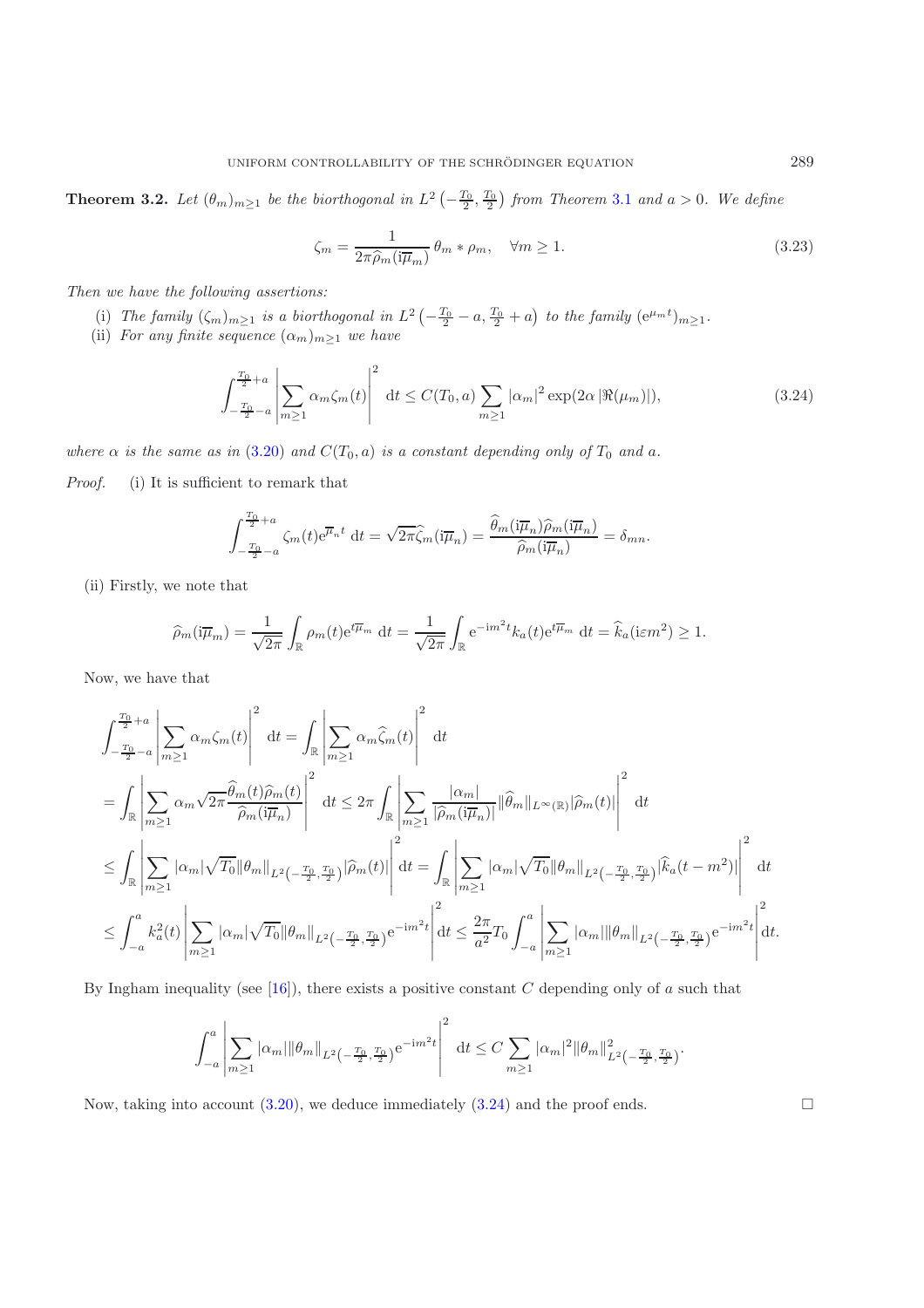**Remark 3.1.** Let  $T = T_0 + 2a$  and  $(\zeta_m)_{m \geq 1}$  be the biorthogonal in  $L^2(-\frac{T}{2}, \frac{T}{2})$  to the family  $(e^{\mu_m t})_{m \geq 1}$  constructed in Theorem 3.2. By using the general biorthogonal properties and  $(3.24)$  we deduce t constructed in Theorem [3.2.](#page-11-2) By using the general biorthogonal properties and [\(3.24\)](#page-12-0), we deduce that

$$
\sum_{n\geq 1} |a_n|^2 e^{-2\alpha |\Re(\mu_n)|} = \int_{-\frac{T}{2}}^{\frac{T}{2}} \left( \sum_{n\geq 1} a_n e^{-2\alpha |\Re(\mu_n)|} \zeta_n(t) \right) \left( \sum_{n\geq 1} \overline{a}_n e^{\overline{\mu}_n t} \right) dt
$$
  

$$
\leq \left( \int_{-\frac{T}{2}}^{\frac{T}{2}} \left| \sum_{n\geq 1} a_n e^{-2\alpha |\Re(\mu_n)|} \zeta_n(t) \right|^2 dt \right)^{\frac{1}{2}} \left( \int_{-\frac{T}{2}}^{\frac{T}{2}} \left| \sum_{n\geq 1} \overline{a}_n e^{\overline{\mu}_n t} \right|^2 dt \right)^{\frac{1}{2}}
$$
  

$$
\leq \sqrt{C(T_0, a)} \left( \sum_{n\geq 1} |a_n|^2 e^{-2\alpha |\Re(\mu_n)|} \right)^{\frac{1}{2}} \left( \int_{-\frac{T}{2}}^{\frac{T}{2}} \left| \sum_{n\geq 1} a_n e^{\mu_n t} \right|^2 dt \right)^{\frac{1}{2}}.
$$

Hence, for any finite sequence  $(a_n)_{n\geq 1}$ , the following weighted Ingham type inequality holds

$$
\sum_{n\geq 1} |a_n|^2 e^{-2\alpha |\Re(\mu_n)|} \leq C(T_0, a) \int_{-\frac{T}{2}}^{\frac{T}{2}} \left| \sum_{n\geq 1} a_n e^{\mu_n t} \right|^2 dt.
$$
 (3.25)

# 4. CONTROLLABILITY RESULTS

This section is devoted to prove the main result of our paper.

*Proof of Theorem* [1.1](#page-1-3). Let  $T > \max\{2\alpha, T_0 + 2a\}$  and  $(\zeta_m)_{m \in \mathbb{N}^*}$  as in Theorem [3.2.](#page-11-2) We construct a control  $v_{\varepsilon} \in L^2(0,T)$  of  $(1.5)$  corresponding to the initial datum  $y^0 \in H^{-1}(0,\pi)$ ,

$$
y^{0}(x) = \sum_{n \in \mathbb{N}^{*}} a_{n} \sin(nx),
$$
\n(4.1)

<span id="page-13-0"></span>as follows:

$$
v_{\varepsilon}(t) = \sum_{n=1}^{\infty} \frac{(-1)^n \pi a_n}{2n(i+\varepsilon)} e^{-\frac{T}{2}\overline{\mu}_n} \tilde{\zeta}_n\left(t - \frac{T}{2}\right) \qquad \forall t \in (0, T),\tag{4.2}
$$

where  $\tilde{\zeta}_m$  is the extension by zero of  $\zeta_m$  to the interval  $(-T/2, T/2)$ . From the properties of the biorthogonal sequence  $(\zeta_n)$  can it is easy to see that  $v_n$  verifies  $(2, 2)$ . To conclude that  $v_n$  is a contr sequence  $(\zeta_m)_{m \in \mathbb{N}^*}$ , it is easy to see that  $v_{\varepsilon}$  verifies [\(2.2\)](#page-3-1). To conclude that  $v_{\varepsilon}$  is a control for [\(1.5\)](#page-1-0), we only have to prove that the series from (4.2) converges in  $L^2(0,T)$ . This follows imme have to prove that the series from [\(4.2\)](#page-13-0) converges in  $L^2(0,T)$ . This follows immediately from Theorem [3.2](#page-11-2) and the fact that  $y^0 \in H^{-1}(0, \pi)$ . Indeed, we have that

$$
\int_{0}^{T} |v_{\varepsilon}(t)|^{2} dt = \int_{0}^{T} \left| \sum_{n=1}^{\infty} \frac{(-1)^{n} \pi a_{n}}{2n(i+\varepsilon)} e^{-\frac{T}{2}\overline{\mu}_{n}} \tilde{\zeta}_{n}(t-T/2) \right|^{2} dt
$$
  
\n
$$
= \int_{-\frac{T_{0}}{2}-a}^{\frac{T_{0}}{2}+a} \left| \sum_{n=1}^{\infty} \frac{(-1)^{n} \pi a_{n}}{2n(i+\varepsilon)} e^{-\frac{T}{2}\overline{\mu}_{n}} \zeta_{n}(t) \right|^{2} dt
$$
  
\n
$$
\leq C(T_{0}, a) \sum_{n=1}^{\infty} \frac{\pi^{2} a_{n}^{2}}{4n^{2}} \frac{e^{-T|\Re(\mu_{n})|}}{1+\varepsilon^{2}} e^{2\alpha|\Re(\mu_{m})|} \leq C(T_{0}, a) \frac{\pi^{2}}{4} ||y_{0}||_{H^{-1}(0,\pi)}^{2}.
$$

Note that the constant from the last inequality  $C(T_0, a)$  is the one from [\(3.24\)](#page-12-0) and it does not depend of  $\varepsilon$ . Thus, the family of controls  $(v_{\varepsilon})_{\varepsilon>0}$  is uniformly bounded in  $L^2(0,T)$ . Let v be a weak limit of this family.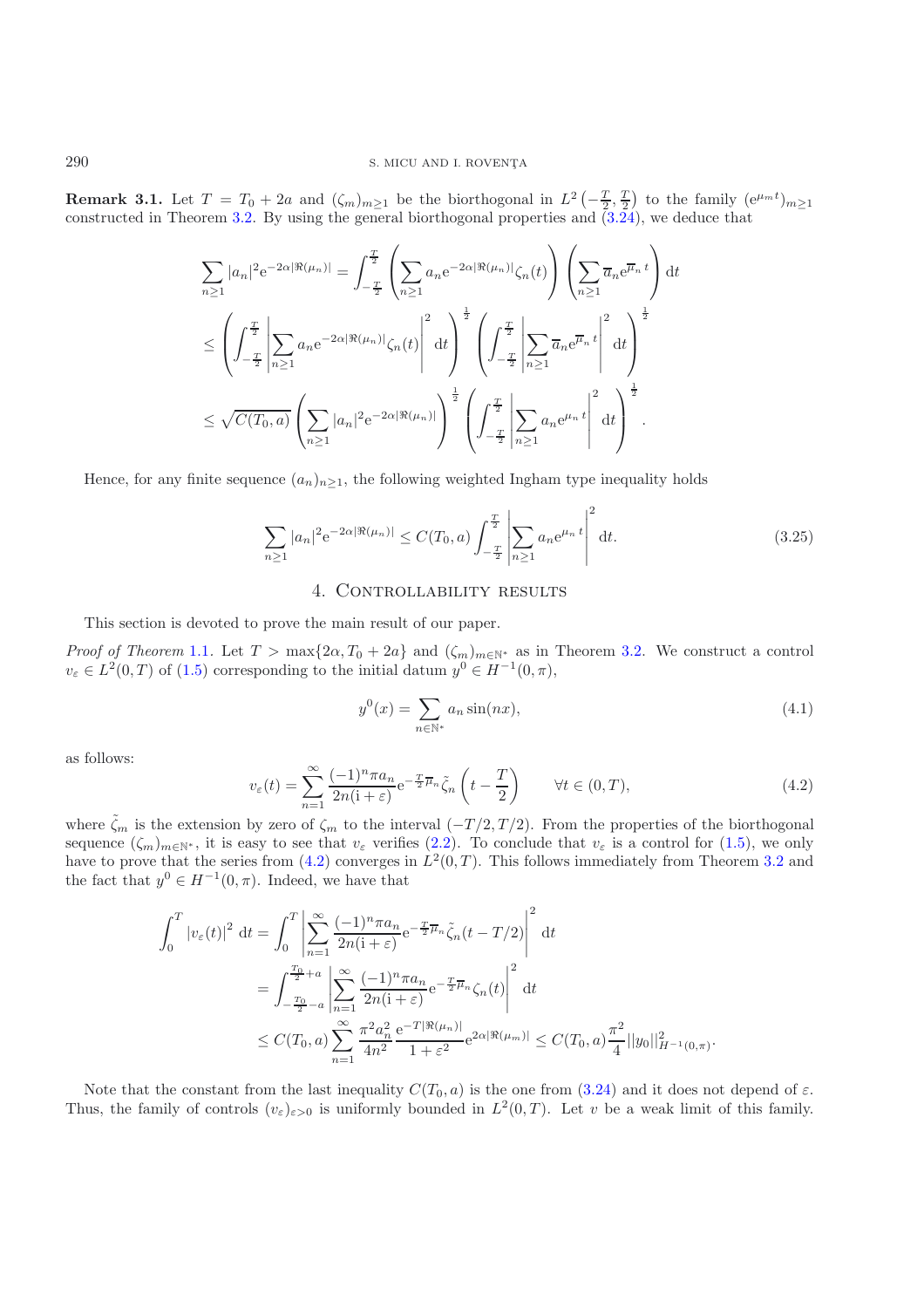#### 5. Comments

- (1) *Concerning the optimal controllability time.* Theorem [1.1](#page-1-3) ensures the existence of a time  $T > 0$ , sufficiently large but independent of  $\varepsilon$ , for which the uniform controllability of [\(1.5\)](#page-1-0) holds. As we have mentioned from the very beginning, the linear Schrödinger equation  $(1.1)$  is controllable in arbitrary small time. The same is probably true in our case. However, to obtain the optimal time we should be able to find a new product  $P_m$  of arbitrarily small exponential type and a multiplier  $M_{m,\varepsilon}$  with the constant  $R$  from Lemma  $3.3$  as small as we want. This seems to be a difficult question and remains and open problem (see also [\[12](#page-16-9)[,25](#page-16-20)] for similar discussions).
- (2) *Concerning the product*  $P_m$ . It is interesting to note that the simplest election for the function  $P_m$  does not work. Indeed, if we choose

$$
P_m(z) = \prod_{\substack{n \in \mathbb{Z}^* \\ |n| \neq m}} \left( 1 - \frac{z}{\mathrm{i} \,\overline{\mu}_n} \right) \left( \frac{\overline{\mu}_n}{\overline{\mu}_n - \overline{\mu}_m} \right),\tag{5.1}
$$

<span id="page-14-0"></span>we have an entire function which verifies the necessary relations  $P_m(i\overline{\mu}_n) = \delta_{mn}$ . Moreover, a product like  $(5.1)$ , has arbitrarily small exponential type and eventually would allow to deduce a controllability result for any  $T > 0$ .

However,  $P_m$  given by  $(5.1)$  is useless. Indeed, it is easy to see that

$$
|P_m(x)| \ge C_1 \exp\left(C_2 \sqrt{|x|}\right) \quad \forall x \in \mathbb{R},
$$

where  $C_1$  and  $C_2$  are positive constants independent of  $\varepsilon$  and m. Consequently, for each  $\varepsilon \in (0,1]$  and  $m \geq 1$ , we would need a multiplier  $M_{m,\varepsilon}$  such that,

$$
|M_{m,\varepsilon}(x)| \le \exp\left(-C_3\sqrt{|x|}\right) \quad \forall x \in \mathbb{R},\tag{5.2}
$$

<span id="page-14-1"></span>
$$
|M_{m,\varepsilon}(\overline{\mu}_m)| \ge \exp\left(-C_4 |\Re(\mu_m)|\right) = \exp\left(-C_4 \varepsilon m^2\right),\tag{5.3}
$$

<span id="page-14-2"></span>with  $C_3$  and  $C_4$  two positive constants independent of  $\varepsilon$ .<br>We show that this is not possible. Indeed, suppose the

We show that this is not possible. Indeed, suppose that, for each  $\varepsilon \in (0,1]$  and  $m \geq 1$ , there exists an entire function  $M_{m,\varepsilon}$  of exponential type less than  $B > 0$  and with properties [\(5.2\)](#page-14-1), [\(5.3\)](#page-14-2). If we take any  $\eta > 0$  and define the auxiliary function

$$
G_{m,\varepsilon}(z) = M_{m,\varepsilon}(z) e^{(B+\eta)z} e^{C_3 \sqrt{-z}},
$$

we obtain from the Phragmén-Lindelöf Theorem that there exists a constant  $C > 0$ , independent of  $\varepsilon$ and m, such that

$$
|G_{m,\varepsilon}(x+iy)| \le C, \qquad x \le 0, \ y \ge 0.
$$

From the last inequality, we deduce that

$$
|M_{m,\varepsilon}(i\overline{\mu}_m)| \le C \exp\left(-\frac{m}{\sqrt{2}}\right), \qquad m \ge 1
$$
\n(5.4)

which contradicts  $(5.3)$ .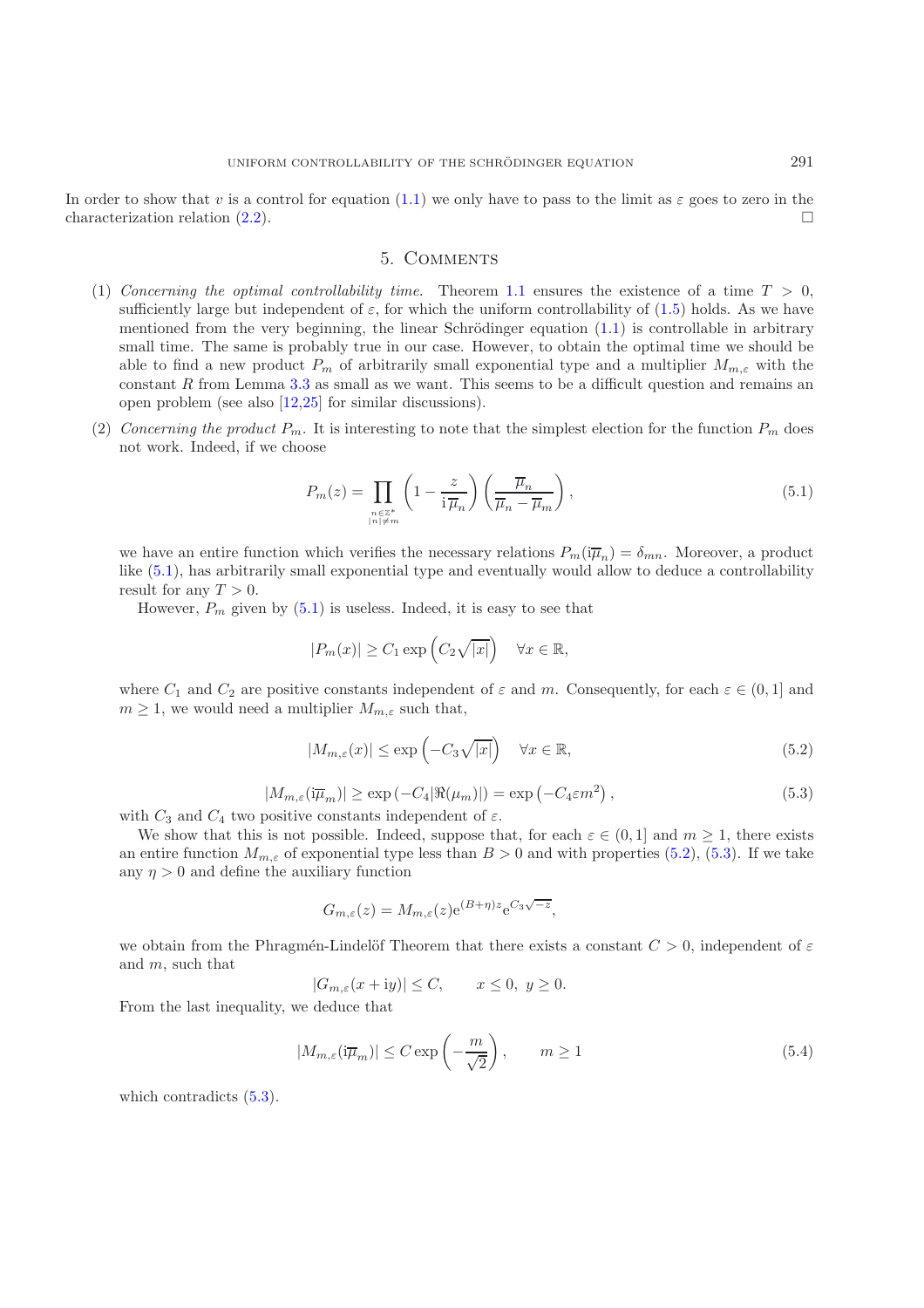## $292$  S. MICU AND I. ROVENTA

- (3) *Concerning rectangular domains*. Our approach could be used to study the uniform controllability property of the perturbed two dimensional Schrödinger equation in a rectangular domain with a control located on an edge. In this case, the main problem is to deduce, for each  $m \geq 1$ , the existence of located on an edge. In this case, the main problem is to deduce, for each  $m \geq 1$ , the existence of a bounded (in m and  $\varepsilon$ ) family of biorthogonal functions to  $(e^{\mu n}m^t)$  when  $\mu = \varepsilon(n^2 + m^2) - i(n^2 + 1)$ a bounded (in m and  $\varepsilon$ ) family of biorthogonal functions to  $(e^{\mu_n m t})_{n\geq 1}$  when  $\mu_{nm} = \varepsilon(n^2 + m^2) - i(n^2 + m^2)$ <br>m<sup>2</sup>) Although quite tophysel, this study sould be counted out by using similar ideas as in [25]  $m<sup>2</sup>$ ). Although quite technical, this study could be carried out by using similar ideas as in [\[25\]](#page-16-20).
- (4) *Concerning other spaces of controllable data and regular controls*. In this article we have considered the space  $H^{-1}(0, \pi)$  of controllable initial data which is the optimal space if one wants the controls to remain in  $L^2(0,T)$ . It is known that, if the initial data are more regular we can find smoother minimal  $L^2$ -norm boundary controls for the linear Schrödinger equation (see, for instance, [\[28\]](#page-16-6)). The technique used in this paper may be adapted to study the controllability of more regular spaces of initial data (like  $H<sup>s</sup>(0, \pi)$ ,  $s \ge 0$ ) with smoother controls (like  $H<sup>r</sup>(0,T)$ ,  $r > 0$ ). Indeed, more regular biorthogonal functions (and controls) may be constructed by considering in [\(3.21\)](#page-11-3) Fourier transforms  $\Psi_m$  such that  $x^r\Psi_m(x) \in L^2(\mathbb{R})$  for some  $r > 0$ . However, note that the corresponding controls are not of minimal  $L^2$ -norm.
- (5) *Concerning other controllability problems*. The spectral approach we have used in this paper allows the study of other types of controls. Indeed, instead of looking for a boundary control  $v_{\varepsilon}$  as in [\(1.5\)](#page-1-0), we may be interested in finding an interior "lumped control" of the form  $v_{\varepsilon}(t)g(x)$ , where  $g \in L^2(0, \pi)$  is a given function, or "punctual control" like  $v_{\varepsilon}(t)\delta_{x_0}$ , where  $\delta_{x_0}$  is the Dirac mass concentrated in  $x_0 \in (0, \pi)$ . It is well-known that the existence of such controls is equivalent to a moment problem similar to [\(2.2\)](#page-3-1). The only major difference with respect to our study consists in deciding how the properties of the function  $q$ or the position of the point  $x_0$  affect the space of the controllable initial data in each of these cases.
- (6) *Concerning general domains and nonlinear equations*. An interesting question is the possibility of extending our results to several dimension domains and even to nonlinear Schrödinger equation. The method from this paper, based on the explicit knowledge of the spectrum and the reduction to a linear moment problem, cannot be used any longer. A possibility would be to prove Carleman inequalities for the Ginzburg-Landau linear equation like the ones obtained in [\[5](#page-15-9)[,9](#page-15-3)[–11](#page-16-21)[,24](#page-16-22)[,28](#page-16-6)], but independent of the parameter  $\varepsilon$ . This completely different technique will make the subject of a future work.

*Acknowledgements*. Both authors are partially supported by the bilateral project 19600SJ, Grant 206/2009 of ANCS (Romania). The first author is partially supported by Grant MTM2008-03541 funded by MICINN (Spain). The authors are grateful to Marius Tucsnak, Enrique Zuazua and Lionel Rosier for several interesting suggestions and comments.

#### **REFERENCES**

- <span id="page-15-5"></span>[1] O.M. Aamo, A. Smyshlyaev and M. Krstić, Boundary control of the linearized Ginzburg-Landau model of vortex shedding. SIAM J. Control Optim. **43** (2005) 1953–1971.
- <span id="page-15-8"></span>[2] S.A. Avdonin and S.A. Ivanov, Families of exponentials. The method of moments in controllability problems for distributed parameter systems. Cambridge University Press (1995).
- <span id="page-15-1"></span>[3] J. Ball and M. Slemrod, Nonharmonic Fourier series and the stabilization of distributed semi-linear control systems. Commun. Pure Appl. Math. **XXXII** (1979) 555–587.
- <span id="page-15-2"></span>[4] M. Bartuccelli, P. Constantin, C.R. Doering, J.D. Gibbon and M. Gisselfält, On the possibility of soft and hard turbulence in the complex Ginzburg Landau equation. Physica D **44** (1990) 421–444.
- <span id="page-15-9"></span>[5] L. Baudouin and J.-P. Puel, Uniqueness and stability in an inverse problem for the Schrödinger equation. *Inverse Probl.* **18** (2002) 1537–1554.
- <span id="page-15-0"></span>[6] J.-M. Coron, Control and nonlinearity, Mathematical Surveys and Monographs **136**. Am. Math. Soc., Providence (2007).
- <span id="page-15-7"></span>[7] J.-M. Coron and S. Guerrero, Singular optimal control: a linear 1-D parabolic-hyperbolic example. Asymptot. Anal. **44** (2005) 237–257.
- [8] R.J. DiPerna, Convergence of approximate solutions to conservation laws. Arch. Ration. Mech. Anal. **82** (1983) 27–70.
- <span id="page-15-6"></span>[9] X. Fu, A weighted identity for partial differential operators of second order and its applications. C. R. Acad. Sci. Paris, Sér. I **342** (2006) 579–584.
- <span id="page-15-4"></span><span id="page-15-3"></span>[10] X. Fu, Null controllability for the parabolic equation with a complex principal part. J. Funct. Anal. **257** (2009) 1333–1354.